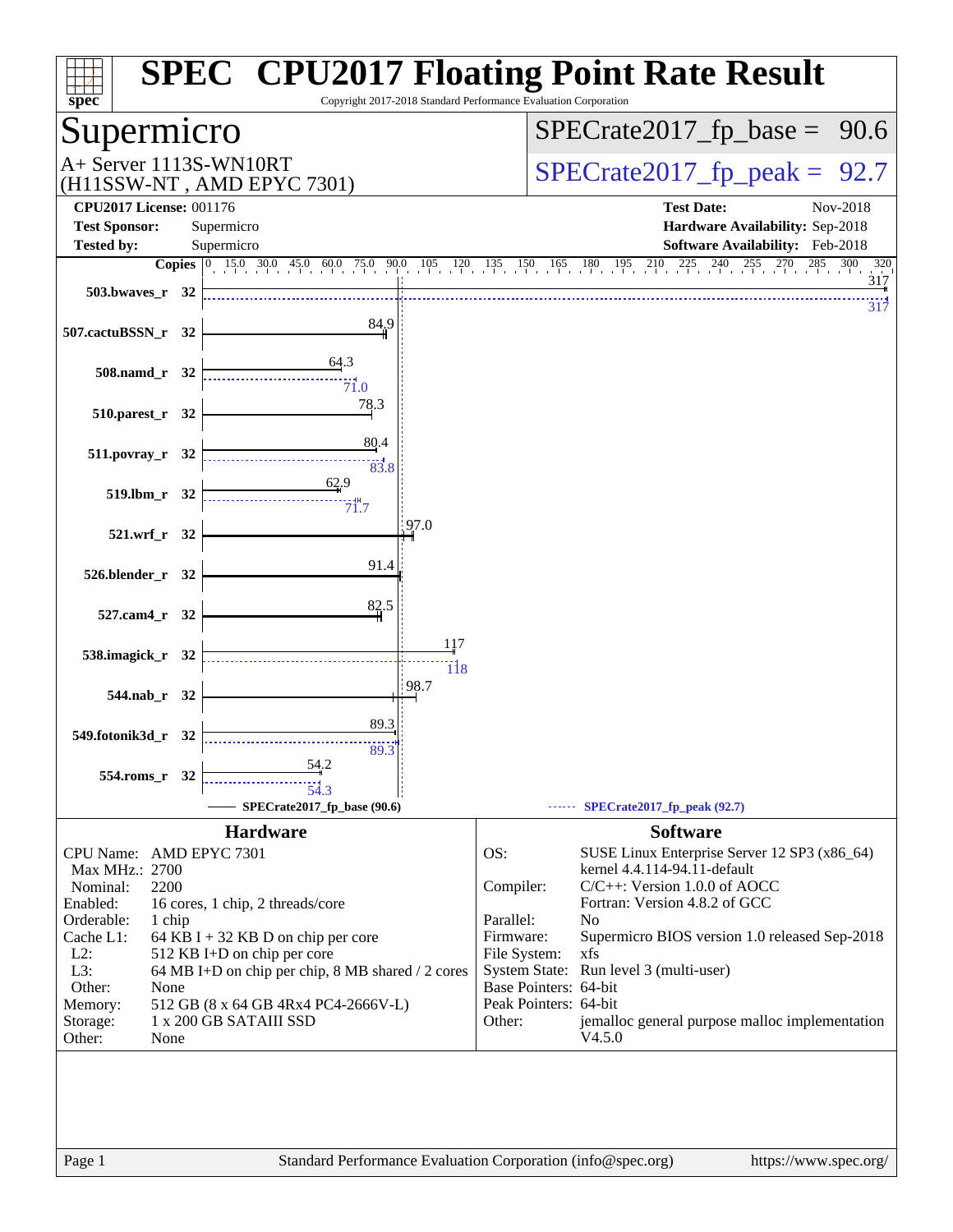

Copyright 2017-2018 Standard Performance Evaluation Corporation

# Supermicro

(H11SSW-NT , AMD EPYC 7301)

# $SPECTate2017_fp\_base = 90.6$

# $A+$  Server 1113S-WN10RT  $\vert$  [SPECrate2017\\_fp\\_peak =](http://www.spec.org/auto/cpu2017/Docs/result-fields.html#SPECrate2017fppeak) 92.7

**[CPU2017 License:](http://www.spec.org/auto/cpu2017/Docs/result-fields.html#CPU2017License)** 001176 **[Test Date:](http://www.spec.org/auto/cpu2017/Docs/result-fields.html#TestDate)** Nov-2018 **[Test Sponsor:](http://www.spec.org/auto/cpu2017/Docs/result-fields.html#TestSponsor)** Supermicro **[Hardware Availability:](http://www.spec.org/auto/cpu2017/Docs/result-fields.html#HardwareAvailability)** Sep-2018 **[Tested by:](http://www.spec.org/auto/cpu2017/Docs/result-fields.html#Testedby)** Supermicro **[Software Availability:](http://www.spec.org/auto/cpu2017/Docs/result-fields.html#SoftwareAvailability)** Feb-2018

### **[Results Table](http://www.spec.org/auto/cpu2017/Docs/result-fields.html#ResultsTable)**

|                          | <b>Base</b>   |                |       |                |       |                | <b>Peak</b> |               |                |              |                |              |                |              |
|--------------------------|---------------|----------------|-------|----------------|-------|----------------|-------------|---------------|----------------|--------------|----------------|--------------|----------------|--------------|
| <b>Benchmark</b>         | <b>Copies</b> | <b>Seconds</b> | Ratio | <b>Seconds</b> | Ratio | <b>Seconds</b> | Ratio       | <b>Copies</b> | <b>Seconds</b> | <b>Ratio</b> | <b>Seconds</b> | <b>Ratio</b> | <b>Seconds</b> | <b>Ratio</b> |
| 503.bwayes r             | 32            | 1012           | 317   | 1014           | 317   | 1015           | 316         | 32            | 1012           | 317          | 1011           | 318          | 1012           | 317          |
| 507.cactuBSSN r          | 32            | 475            | 85.3  | 477            | 84.9  | 485            | 83.6        | 32            | 475            | 85.3         | 477            | 84.9         | 485            | 83.6         |
| $508$ .namd $r$          | 32            | 473            | 64.3  | 474            | 64.1  | 473            | 64.3        | 32            | 428            | 71.0         | 428            | 71.0         | 429            | 70.9         |
| 510.parest_r             | 32            | 1070           | 78.3  | 1069           | 78.3  | 1069           | 78.3        | 32            | 1070           | 78.3         | 1069           | 78.3         | 1069           | 78.3         |
| 511.povray_r             | 32            | 928            | 80.6  | 929            | 80.4  | 929            | 80.4        | 32            | <u>891</u>     | 83.8         | 891            | 83.9         | 892            | 83.8         |
| $519$ .lbm $r$           | 32            | 536            | 62.9  | 527            | 63.9  | 540            | 62.5        | 32            | 477            | 70.8         | 462            | 73.0         | 471            | 71.7         |
| $521$ .wrf r             | 32            | 733            | 97.8  | 739            | 97.0  | 770            | 93.0        | 32            | 733            | 97.8         | 739            | 97.0         | 770            | 93.0         |
| 526.blender r            | 32            | 532            | 91.6  | 533            | 91.4  | 533            | 91.4        | 32            | 532            | 91.6         | 533            | 91.4         | 533            | 91.4         |
| 527.cam4 r               | 32            | 679            | 82.5  | 676            | 82.8  | 690            | 81.1        | 32            | 679            | 82.5         | 676            | 82.8         | 690            | 81.1         |
| 538.imagick_r            | 32            | 686            | 116   | 680            | 117   | 682            | <b>117</b>  | 32            | 674            | <b>118</b>   | 675            | 118          | 674            | 118          |
| 544.nab r                | 32            | 545            | 98.7  | 546            | 98.7  | 609            | 88.4        | 32            | 545            | 98.7         | 546            | 98.7         | 609            | 88.4         |
| 549.fotonik3d r          | 32            | 1400           | 89.1  | 1396           | 89.3  | 1397           | 89.3        | 32            | 1397           | 89.3         | 1372           | 90.9         | 1396           | 89.3         |
| $554$ .roms r            | 32            | 939            | 54.2  | 926            | 54.9  | 939            | 54.1        | 32            | 934            | 54.4         | 937            | 54.3         | 937            | 54.2         |
| $SPECrate2017$ fp base = |               |                |       |                |       |                |             |               |                |              |                |              |                |              |

**[SPECrate2017\\_fp\\_peak =](http://www.spec.org/auto/cpu2017/Docs/result-fields.html#SPECrate2017fppeak) 92.7**

Results appear in the [order in which they were run.](http://www.spec.org/auto/cpu2017/Docs/result-fields.html#RunOrder) Bold underlined text [indicates a median measurement.](http://www.spec.org/auto/cpu2017/Docs/result-fields.html#Median)

#### **[Compiler Notes](http://www.spec.org/auto/cpu2017/Docs/result-fields.html#CompilerNotes)**

The AMD64 AOCC Compiler Suite is available at <http://developer.amd.com/amd-aocc/>

The AOCC Gold Linker plugin was installed and used for the link stage.

The AOCC Fortran Plugin version 1.0 was used to leverage AOCC optimizers with gfortran. It is available here: <http://developer.amd.com/amd-aocc/>

#### **[Submit Notes](http://www.spec.org/auto/cpu2017/Docs/result-fields.html#SubmitNotes)**

The config file option 'submit' was used. 'numactl' was used to bind copies to the cores. See the configuration file for details.

### **[Operating System Notes](http://www.spec.org/auto/cpu2017/Docs/result-fields.html#OperatingSystemNotes)**

'ulimit -s unlimited' was used to set environment stack size 'ulimit -l 2097152' was used to set environment locked pages in memory limit

runspec command invoked through numactl i.e.: numactl --interleave=all runspec <etc>

**(Continued on next page)**

Page 2 Standard Performance Evaluation Corporation [\(info@spec.org\)](mailto:info@spec.org) <https://www.spec.org/>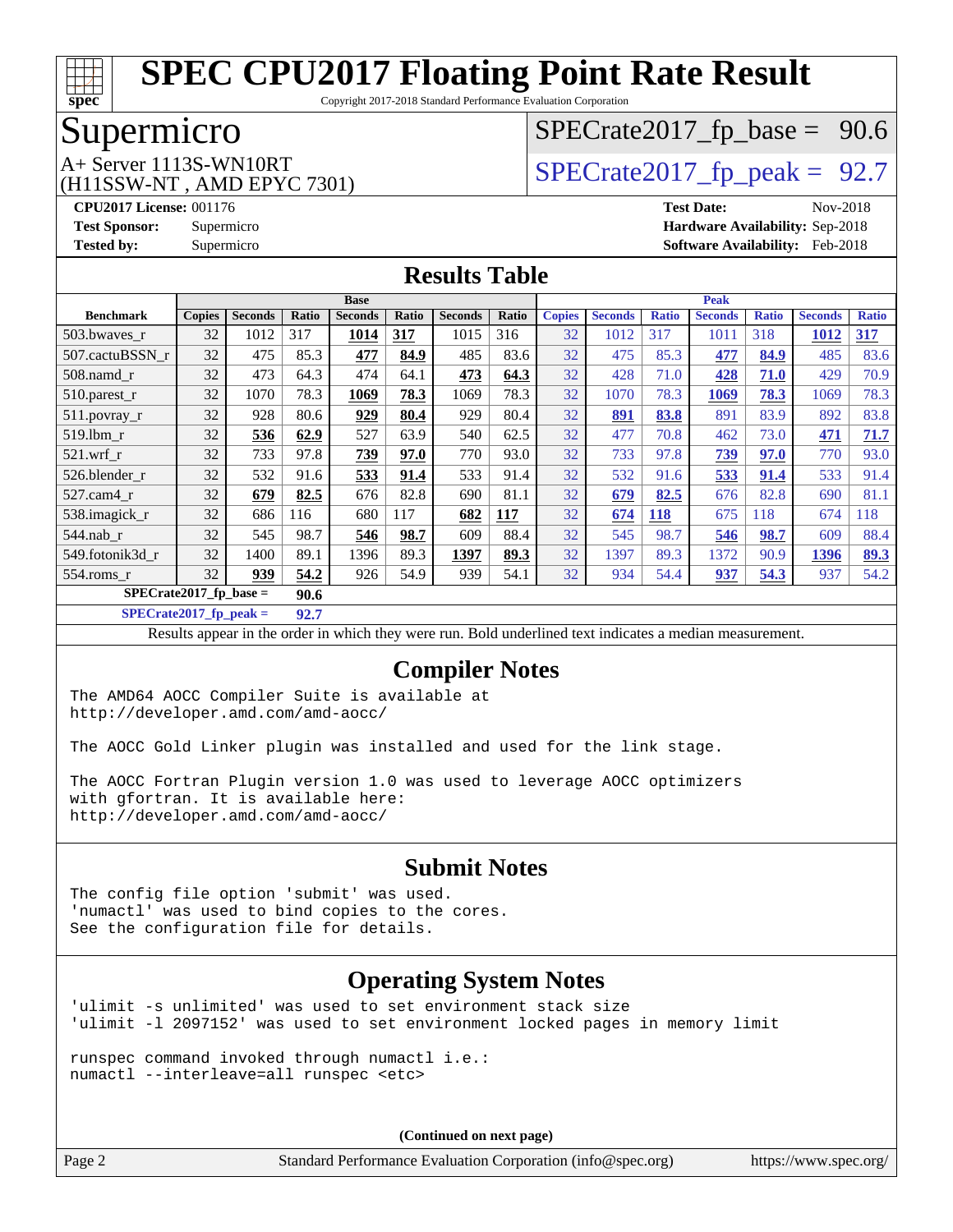

Copyright 2017-2018 Standard Performance Evaluation Corporation

# Supermicro

 $SPECrate2017_fp\_base = 90.6$ 

(H11SSW-NT , AMD EPYC 7301)

 $A+$  Server 1113S-WN10RT  $\begin{array}{c|c}\n\text{SPECrate2017\_fp\_peak} = 92.7\n\end{array}$ 

**[CPU2017 License:](http://www.spec.org/auto/cpu2017/Docs/result-fields.html#CPU2017License)** 001176 **[Test Date:](http://www.spec.org/auto/cpu2017/Docs/result-fields.html#TestDate)** Nov-2018 **[Test Sponsor:](http://www.spec.org/auto/cpu2017/Docs/result-fields.html#TestSponsor)** Supermicro **[Hardware Availability:](http://www.spec.org/auto/cpu2017/Docs/result-fields.html#HardwareAvailability)** Sep-2018 **[Tested by:](http://www.spec.org/auto/cpu2017/Docs/result-fields.html#Testedby)** Supermicro **[Software Availability:](http://www.spec.org/auto/cpu2017/Docs/result-fields.html#SoftwareAvailability)** Feb-2018

#### **[Operating System Notes \(Continued\)](http://www.spec.org/auto/cpu2017/Docs/result-fields.html#OperatingSystemNotes)**

Set dirty\_ratio=8 to limit dirty cache to 8% of memory Set swappiness=1 to swap only if necessary Set zone\_reclaim\_mode=1 to free local node memory and avoid remote memory sync then drop\_caches=3 to reset caches before invoking runcpu

dirty\_ratio, swappiness, zone\_reclaim\_mode and drop\_caches were all set using privileged echo (e.g. echo 1 > /proc/sys/vm/swappiness).

Transparent huge pages were enabled for this run (OS default)

### **[General Notes](http://www.spec.org/auto/cpu2017/Docs/result-fields.html#GeneralNotes)**

Environment variables set by runcpu before the start of the run: LD\_LIBRARY\_PATH = "/home/cpu2017/amd1704-rate-libs-revD/64;/home/cpu2017/amd1704-rate-libs-revD/32:" MALLOC\_CONF = "lg\_chunk:28"

Binaries were compiled on a system with 2x AMD EPYC 7601 CPU + 512GB Memory using RHEL 7.4 jemalloc, a general purpose malloc implementation, was obtained at <https://github.com/jemalloc/jemalloc/releases/download/4.5.0/jemalloc-4.5.0.tar.bz2> jemalloc was built with GCC v4.8.5 in RHEL v7.2 under default conditions. jemalloc uses environment variable MALLOC\_CONF with values narenas and lg\_chunk: narenas: sets the maximum number of arenas to use for automatic multiplexing of threads and arenas. lg\_chunk: set the virtual memory chunk size (log base 2). For example, lg chunk:21 sets the default chunk size to  $2^21 = 2MiB$ . NA: The test sponsor attests, as of date of publication, that CVE-2017-5754 (Meltdown) is mitigated in the system as tested and documented. Yes: The test sponsor attests, as of date of publication, that CVE-2017-5753 (Spectre variant 1) is mitigated in the system as tested and documented. Yes: The test sponsor attests, as of date of publication, that CVE-2017-5715 (Spectre variant 2) is mitigated in the system as tested and documented.

#### **[Platform Notes](http://www.spec.org/auto/cpu2017/Docs/result-fields.html#PlatformNotes)**

BIOS Settings: Determinism Slider = Power Sysinfo program /home/cpu2017/bin/sysinfo Rev: r5974 of 2018-05-19 9bcde8f2999c33d61f64985e45859ea9 running on linux-pm02 Thu Nov 8 01:18:48 2018

 SUT (System Under Test) info as seen by some common utilities. For more information on this section, see <https://www.spec.org/cpu2017/Docs/config.html#sysinfo>

 From /proc/cpuinfo model name : AMD EPYC 7301 16-Core Processor

**(Continued on next page)**

| Standard Performance Evaluation Corporation (info@spec.org) | https://www.spec.org/ |
|-------------------------------------------------------------|-----------------------|
|                                                             |                       |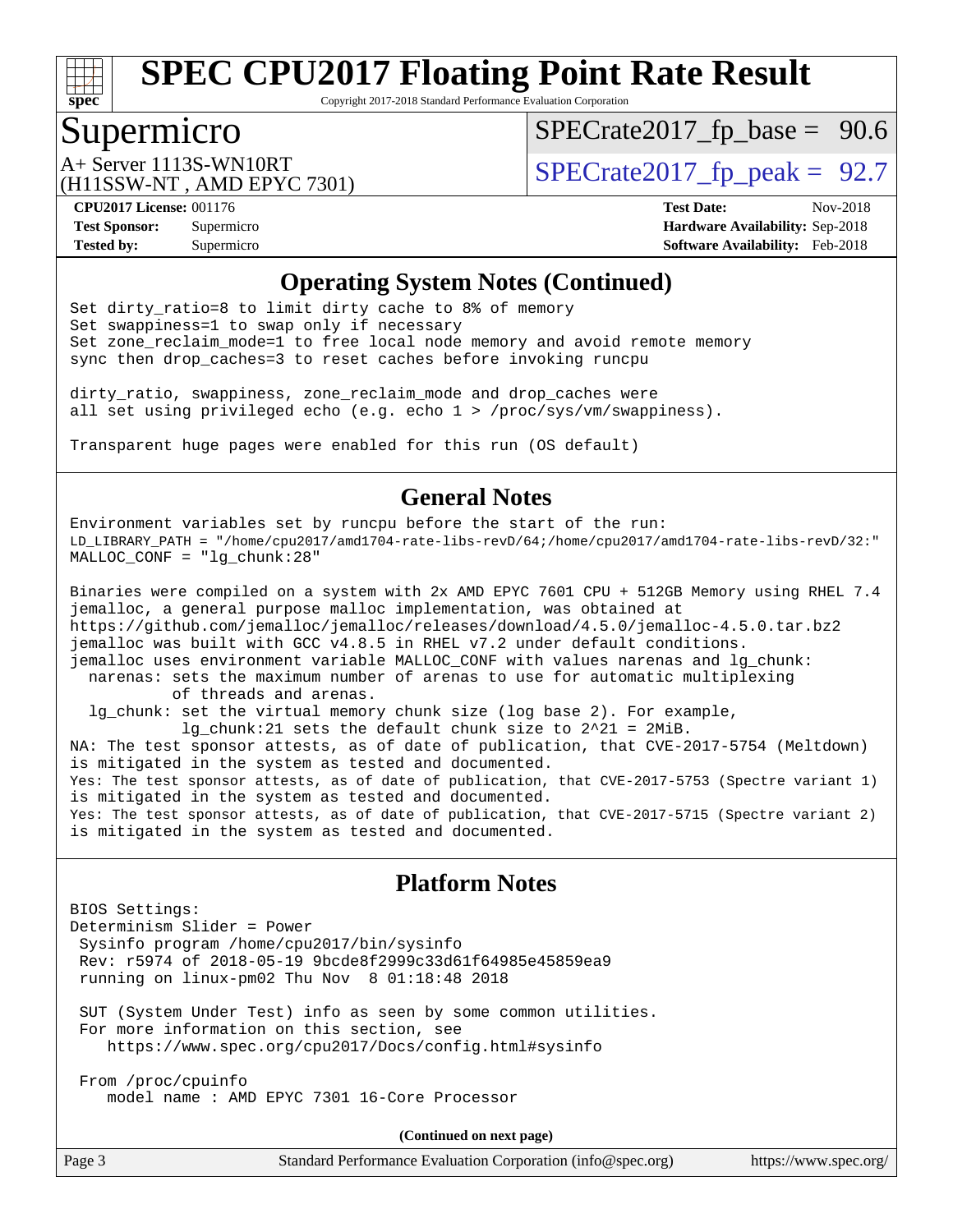

Copyright 2017-2018 Standard Performance Evaluation Corporation

### Supermicro

 $SPECTate2017_fp\_base = 90.6$ 

(H11SSW-NT , AMD EPYC 7301)

 $A+$  Server 1113S-WN10RT  $\begin{array}{c|c}\n\text{SPECrate2017\_fp\_peak} = 92.7\n\end{array}$ 

**[Tested by:](http://www.spec.org/auto/cpu2017/Docs/result-fields.html#Testedby)** Supermicro **[Software Availability:](http://www.spec.org/auto/cpu2017/Docs/result-fields.html#SoftwareAvailability)** Feb-2018

**[CPU2017 License:](http://www.spec.org/auto/cpu2017/Docs/result-fields.html#CPU2017License)** 001176 **[Test Date:](http://www.spec.org/auto/cpu2017/Docs/result-fields.html#TestDate)** Nov-2018 **[Test Sponsor:](http://www.spec.org/auto/cpu2017/Docs/result-fields.html#TestSponsor)** Supermicro **[Hardware Availability:](http://www.spec.org/auto/cpu2017/Docs/result-fields.html#HardwareAvailability)** Sep-2018

#### **[Platform Notes \(Continued\)](http://www.spec.org/auto/cpu2017/Docs/result-fields.html#PlatformNotes)**

Page 4 Standard Performance Evaluation Corporation [\(info@spec.org\)](mailto:info@spec.org) <https://www.spec.org/> 1 "physical id"s (chips) 32 "processors" cores, siblings (Caution: counting these is hw and system dependent. The following excerpts from /proc/cpuinfo might not be reliable. Use with caution.) cpu cores : 16 siblings : 32 physical 0: cores 0 1 4 5 8 9 12 13 16 17 20 21 24 25 28 29 From lscpu: Architecture: x86\_64 CPU op-mode(s): 32-bit, 64-bit Byte Order: Little Endian  $CPU(s):$  32 On-line CPU(s) list: 0-31 Thread(s) per core: 2 Core(s) per socket: 16 Socket(s): 1 NUMA node(s): 4 Vendor ID: AuthenticAMD CPU family: 23 Model: 1 Model name: AMD EPYC 7301 16-Core Processor Stepping: 2 CPU MHz: 2200.000 CPU max MHz: 2200.0000 CPU min MHz: 1200.0000 BogoMIPS: 4399.75 Virtualization: AMD-V L1d cache: 32K L1i cache: 64K L2 cache: 512K L3 cache: 8192K NUMA node0 CPU(s): 0-3,16-19 NUMA node1 CPU(s): 4-7,20-23 NUMA node2 CPU(s): 8-11,24-27 NUMA node3 CPU(s): 12-15,28-31 Flags: fpu vme de pse tsc msr pae mce cx8 apic sep mtrr pge mca cmov pat pse36 clflush mmx fxsr sse sse2 ht syscall nx mmxext fxsr\_opt pdpe1gb rdtscp lm constant\_tsc rep\_good nopl nonstop\_tsc extd\_apicid amd\_dcm aperfmperf eagerfpu pni pclmulqdq monitor ssse3 fma cx16 sse4\_1 sse4\_2 movbe popcnt aes xsave avx f16c rdrand lahf\_lm cmp\_legacy svm extapic cr8\_legacy abm sse4a misalignsse 3dnowprefetch osvw skinit wdt tce topoext perfctr\_core perfctr\_nb bpext perfctr\_l2 mwaitx arat cpb hw\_pstate retpoline retpoline\_amd npt lbrv svm\_lock nrip\_save tsc\_scale vmcb\_clean flushbyasid decodeassists pausefilter pfthreshold vmmcall avic fsgsbase bmi1 avx2 smep bmi2 rdseed adx smap clflushopt sha\_ni xsaveopt xsavec xgetbv1 clzero irperf ibpb overflow\_recov succor smca **(Continued on next page)**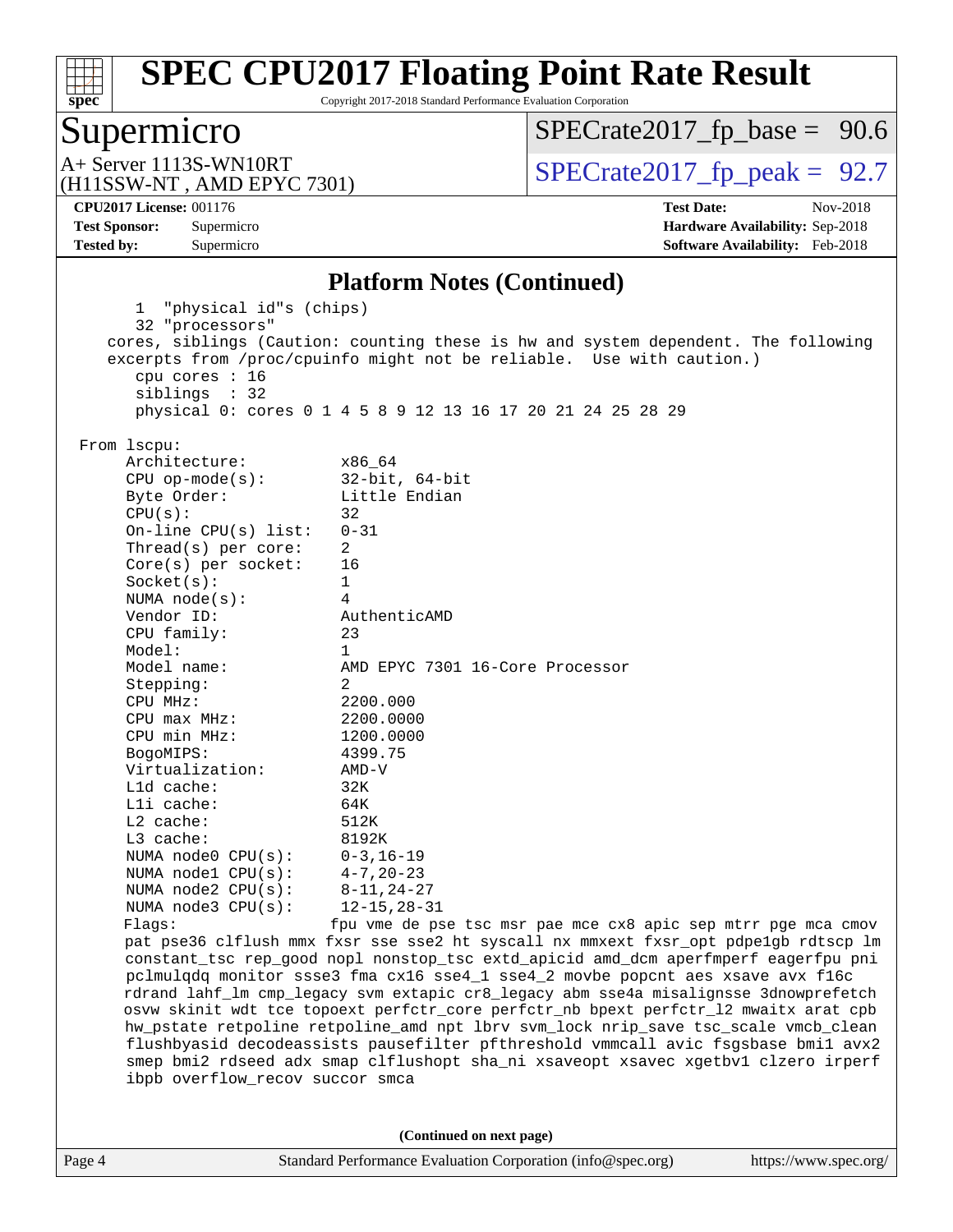

Copyright 2017-2018 Standard Performance Evaluation Corporation

### Supermicro

 $SPECTate2017_fp\_base = 90.6$ 

(H11SSW-NT , AMD EPYC 7301)

 $A+$  Server 1113S-WN10RT  $\begin{array}{c|c}\n\text{SPECrate2017\_fp\_peak} = 92.7\n\end{array}$ 

**[Tested by:](http://www.spec.org/auto/cpu2017/Docs/result-fields.html#Testedby)** Supermicro **[Software Availability:](http://www.spec.org/auto/cpu2017/Docs/result-fields.html#SoftwareAvailability)** Feb-2018

**[CPU2017 License:](http://www.spec.org/auto/cpu2017/Docs/result-fields.html#CPU2017License)** 001176 **[Test Date:](http://www.spec.org/auto/cpu2017/Docs/result-fields.html#TestDate)** Nov-2018 **[Test Sponsor:](http://www.spec.org/auto/cpu2017/Docs/result-fields.html#TestSponsor)** Supermicro **[Hardware Availability:](http://www.spec.org/auto/cpu2017/Docs/result-fields.html#HardwareAvailability)** Sep-2018

#### **[Platform Notes \(Continued\)](http://www.spec.org/auto/cpu2017/Docs/result-fields.html#PlatformNotes)**

 /proc/cpuinfo cache data cache size : 512 KB

Page 5 Standard Performance Evaluation Corporation [\(info@spec.org\)](mailto:info@spec.org) <https://www.spec.org/> From numactl --hardware WARNING: a numactl 'node' might or might not correspond to a physical chip. available: 4 nodes (0-3) node 0 cpus: 0 1 2 3 16 17 18 19 node 0 size: 128826 MB node 0 free: 128662 MB node 1 cpus: 4 5 6 7 20 21 22 23 node 1 size: 129022 MB node 1 free: 128869 MB node 2 cpus: 8 9 10 11 24 25 26 27 node 2 size: 129022 MB node 2 free: 128874 MB node 3 cpus: 12 13 14 15 28 29 30 31 node 3 size: 129021 MB node 3 free: 128877 MB node distances: node 0 1 2 3 0: 10 16 16 16 1: 16 10 16 16 2: 16 16 10 16 3: 16 16 16 10 From /proc/meminfo MemTotal: 528274456 kB HugePages\_Total: 0 Hugepagesize: 2048 kB From /etc/\*release\* /etc/\*version\* SuSE-release: SUSE Linux Enterprise Server 12 (x86\_64) VERSION = 12 PATCHLEVEL = 3 # This file is deprecated and will be removed in a future service pack or release. # Please check /etc/os-release for details about this release. os-release: NAME="SLES" VERSION="12-SP3" VERSION\_ID="12.3" PRETTY\_NAME="SUSE Linux Enterprise Server 12 SP3" ID="sles" ANSI\_COLOR="0;32" CPE\_NAME="cpe:/o:suse:sles:12:sp3" uname -a: **(Continued on next page)**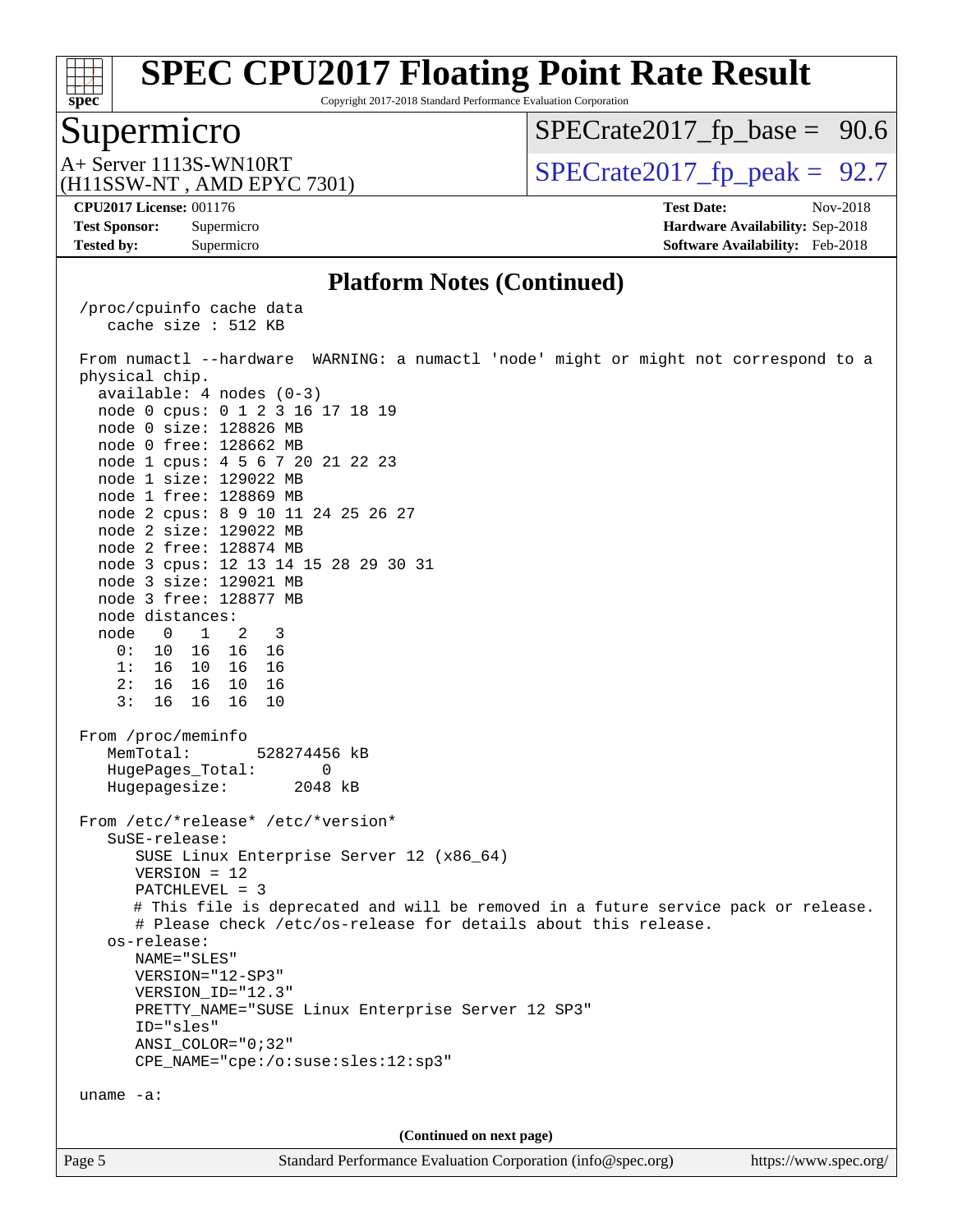

Copyright 2017-2018 Standard Performance Evaluation Corporation

### Supermicro

 $SPECTate2017_fp\_base = 90.6$ 

(H11SSW-NT , AMD EPYC 7301)

 $A+$  Server 1113S-WN10RT  $\vert$  [SPECrate2017\\_fp\\_peak =](http://www.spec.org/auto/cpu2017/Docs/result-fields.html#SPECrate2017fppeak) 92.7

**[Tested by:](http://www.spec.org/auto/cpu2017/Docs/result-fields.html#Testedby)** Supermicro **[Software Availability:](http://www.spec.org/auto/cpu2017/Docs/result-fields.html#SoftwareAvailability)** Feb-2018

**[CPU2017 License:](http://www.spec.org/auto/cpu2017/Docs/result-fields.html#CPU2017License)** 001176 **[Test Date:](http://www.spec.org/auto/cpu2017/Docs/result-fields.html#TestDate)** Nov-2018 **[Test Sponsor:](http://www.spec.org/auto/cpu2017/Docs/result-fields.html#TestSponsor)** Supermicro **[Hardware Availability:](http://www.spec.org/auto/cpu2017/Docs/result-fields.html#HardwareAvailability)** Sep-2018

#### **[Platform Notes \(Continued\)](http://www.spec.org/auto/cpu2017/Docs/result-fields.html#PlatformNotes)**

 Linux linux-pm02 4.4.114-94.11-default #1 SMP Thu Feb 1 19:28:26 UTC 2018 (4309ff9) x86\_64 x86\_64 x86\_64 GNU/Linux

Kernel self-reported vulnerability status:

 CVE-2017-5754 (Meltdown): Not affected CVE-2017-5753 (Spectre variant 1): Mitigation: Barriers CVE-2017-5715 (Spectre variant 2): Mitigation: Full AMD retpoline + IBPB

run-level 3 Nov 7 14:03

 SPEC is set to: /home/cpu2017 Filesystem Type Size Used Avail Use% Mounted on /dev/sda4 xfs 145G 5.7G 139G 4% /home

 Additional information from dmidecode follows. WARNING: Use caution when you interpret this section. The 'dmidecode' program reads system data which is "intended to allow hardware to be accurately determined", but the intent may not be met, as there are frequent changes to hardware, firmware, and the "DMTF SMBIOS" standard.

BIOS American Megatrends Inc. 1.0 09/04/2018

 Memory: 8x NO DIMM NO DIMM 8x Samsung M386A8K40BM2-CTD 64 GB 4 rank 2667

(End of data from sysinfo program)

#### **[Compiler Version Notes](http://www.spec.org/auto/cpu2017/Docs/result-fields.html#CompilerVersionNotes)**

| CC.    | 519.1bm_r(base, peak) 538.imagick_r(base, peak) 544.nab_r(base, peak)                                                                                                                                                                |
|--------|--------------------------------------------------------------------------------------------------------------------------------------------------------------------------------------------------------------------------------------|
|        | AOCC.LLVM.4.0.0.B35.2017 04 26 clang version 4.0.0 (CLANG:) (based on LLVM<br>AOCC.LLVM.4.0.0.B35.2017 04 26)<br>Target: x86 64-unknown-linux-gnu<br>Thread model: posix<br>InstalledDir: /root/work/compilers/AOCC-1.0-Compiler/bin |
|        | CXXC $508.namd_r(base, peak) 510.parest_r(base, peak)$                                                                                                                                                                               |
|        | AOCC.LLVM.4.0.0.B35.2017_04_26 clang version 4.0.0 (CLANG:) (based on LLVM<br>AOCC.LLVM.4.0.0.B35.2017 04 26)<br>Target: x86 64-unknown-linux-gnu<br>Thread model: posix<br>InstalledDir: /root/work/compilers/AOCC-1.0-Compiler/bin |
|        | (Continued on next page)                                                                                                                                                                                                             |
| Page 6 | Standard Performance Evaluation Corporation (info@spec.org)<br>https://www.spec.org/                                                                                                                                                 |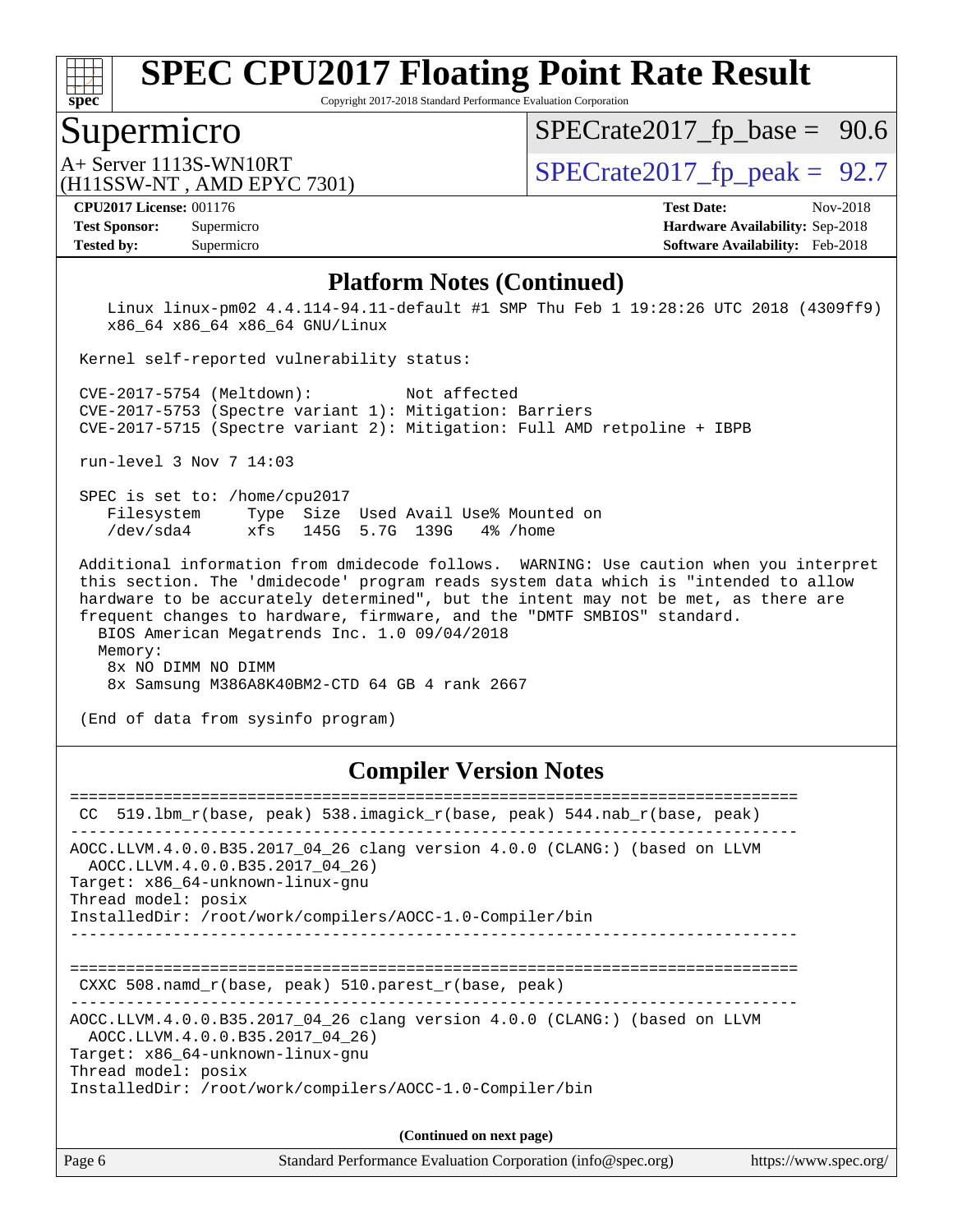

Copyright 2017-2018 Standard Performance Evaluation Corporation

# Supermicro

 $SPECrate2017_fp\_base = 90.6$ 

(H11SSW-NT , AMD EPYC 7301)

A+ Server 1113S-WN10RT<br>
(H11SSW-NT AMD EPYC 7301) [SPECrate2017\\_fp\\_peak =](http://www.spec.org/auto/cpu2017/Docs/result-fields.html#SPECrate2017fppeak) 92.7

**[CPU2017 License:](http://www.spec.org/auto/cpu2017/Docs/result-fields.html#CPU2017License)** 001176 **[Test Date:](http://www.spec.org/auto/cpu2017/Docs/result-fields.html#TestDate)** Nov-2018 **[Test Sponsor:](http://www.spec.org/auto/cpu2017/Docs/result-fields.html#TestSponsor)** Supermicro **[Hardware Availability:](http://www.spec.org/auto/cpu2017/Docs/result-fields.html#HardwareAvailability)** Sep-2018 **[Tested by:](http://www.spec.org/auto/cpu2017/Docs/result-fields.html#Testedby)** Supermicro **[Software Availability:](http://www.spec.org/auto/cpu2017/Docs/result-fields.html#SoftwareAvailability)** Feb-2018

### **[Compiler Version Notes \(Continued\)](http://www.spec.org/auto/cpu2017/Docs/result-fields.html#CompilerVersionNotes)**

| CC 511.povray_r(base, peak) 526.blender_r(base, peak)                                                                                                                                                                                                                                                                                                                                                                                                                                                                                                                                                                                                                                                                                                                                                                                                 |  |
|-------------------------------------------------------------------------------------------------------------------------------------------------------------------------------------------------------------------------------------------------------------------------------------------------------------------------------------------------------------------------------------------------------------------------------------------------------------------------------------------------------------------------------------------------------------------------------------------------------------------------------------------------------------------------------------------------------------------------------------------------------------------------------------------------------------------------------------------------------|--|
| AOCC.LLVM.4.0.0.B35.2017_04_26 clang version 4.0.0 (CLANG:) (based on LLVM<br>AOCC.LLVM.4.0.0.B35.2017 04 26)<br>Target: x86_64-unknown-linux-gnu<br>Thread model: posix<br>InstalledDir: /root/work/compilers/AOCC-1.0-Compiler/bin<br>AOCC.LLVM.4.0.0.B35.2017_04_26 clang version 4.0.0 (CLANG:) (based on LLVM<br>AOCC.LLVM.4.0.0.B35.2017 04 26)<br>Target: x86_64-unknown-linux-gnu<br>Thread model: posix<br>InstalledDir: /root/work/compilers/AOCC-1.0-Compiler/bin                                                                                                                                                                                                                                                                                                                                                                          |  |
| FC 507.cactuBSSN r(base, peak)                                                                                                                                                                                                                                                                                                                                                                                                                                                                                                                                                                                                                                                                                                                                                                                                                        |  |
| AOCC.LLVM.4.0.0.B35.2017_04_26 clang version 4.0.0 (CLANG:) (based on LLVM<br>AOCC.LLVM.4.0.0.B35.2017 04 26)<br>Target: x86_64-unknown-linux-gnu<br>Thread model: posix<br>InstalledDir: /root/work/compilers/AOCC-1.0-Compiler/bin<br>AOCC.LLVM.4.0.0.B35.2017_04_26 clang version 4.0.0 (CLANG:) (based on LLVM<br>AOCC.LLVM.4.0.0.B35.2017_04_26)<br>Target: x86_64-unknown-linux-gnu<br>Thread model: posix<br>InstalledDir: /root/work/compilers/AOCC-1.0-Compiler/bin<br>GNU Fortran (GCC) 4.8.2<br>Copyright (C) 2013 Free Software Foundation, Inc.<br>GNU Fortran comes with NO WARRANTY, to the extent permitted by law.<br>You may redistribute copies of GNU Fortran<br>under the terms of the GNU General Public License.<br>For more information about these matters, see the file named COPYING<br>__________________________________ |  |
| 503.bwaves_r(base, peak) 549.fotonik3d_r(base, peak) 554.roms_r(base,<br>FC.<br>peak)                                                                                                                                                                                                                                                                                                                                                                                                                                                                                                                                                                                                                                                                                                                                                                 |  |
| GNU Fortran (GCC) 4.8.2<br>Copyright (C) 2013 Free Software Foundation, Inc.<br>GNU Fortran comes with NO WARRANTY, to the extent permitted by law.<br>You may redistribute copies of GNU Fortran<br>under the terms of the GNU General Public License.                                                                                                                                                                                                                                                                                                                                                                                                                                                                                                                                                                                               |  |
| (Continued on next page)                                                                                                                                                                                                                                                                                                                                                                                                                                                                                                                                                                                                                                                                                                                                                                                                                              |  |
| Standard Performance Evaluation Corporation (info@spec.org)<br>Page 7<br>https://www.spec.org/                                                                                                                                                                                                                                                                                                                                                                                                                                                                                                                                                                                                                                                                                                                                                        |  |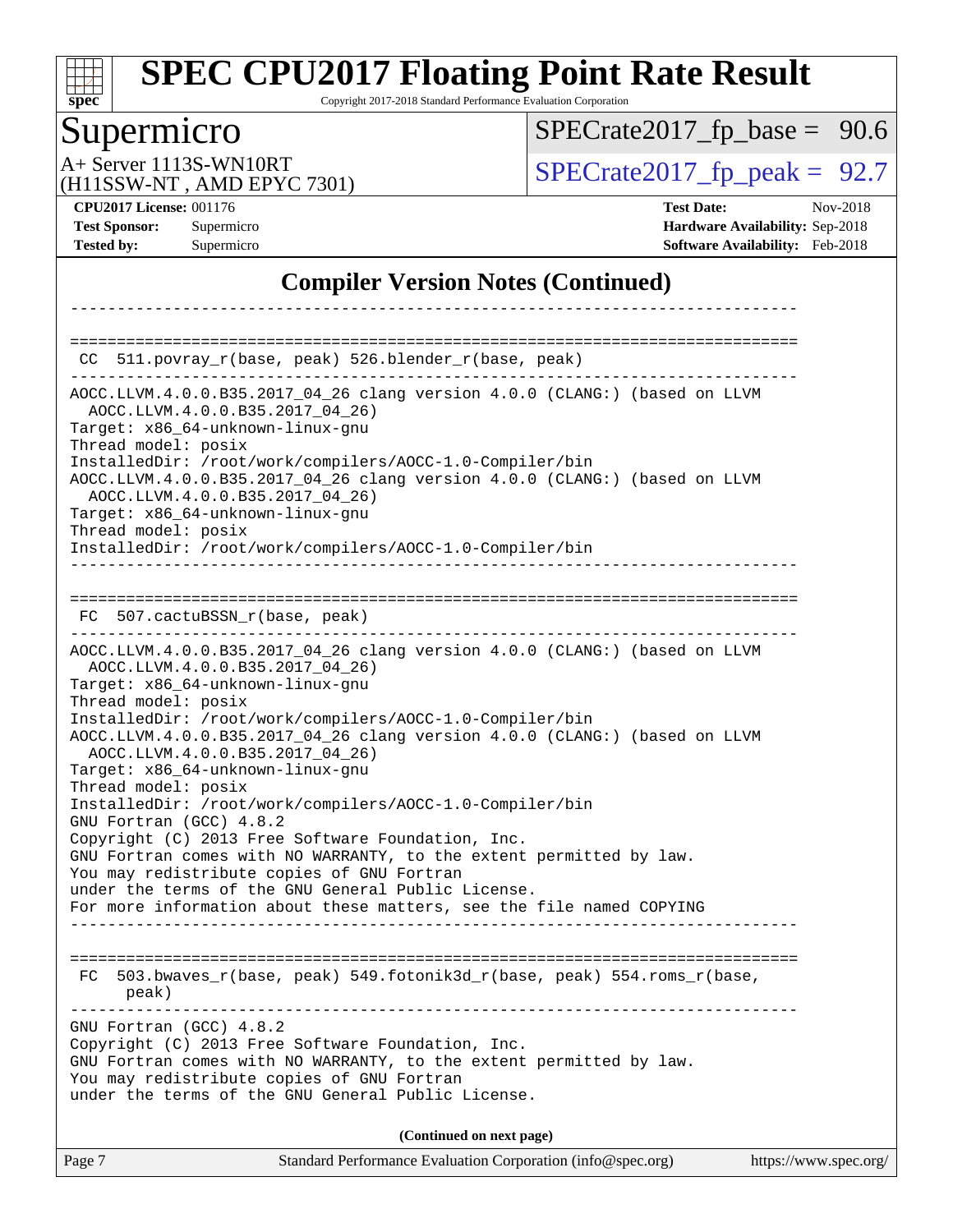

Copyright 2017-2018 Standard Performance Evaluation Corporation

# Supermicro

 $SPECTate2017_fp\_base = 90.6$ 

(H11SSW-NT , AMD EPYC 7301)

 $A+$  Server 1113S-WN10RT  $S$ PECrate2017\_fp\_peak = 92.7

**[Tested by:](http://www.spec.org/auto/cpu2017/Docs/result-fields.html#Testedby)** Supermicro **[Software Availability:](http://www.spec.org/auto/cpu2017/Docs/result-fields.html#SoftwareAvailability)** Feb-2018

**[CPU2017 License:](http://www.spec.org/auto/cpu2017/Docs/result-fields.html#CPU2017License)** 001176 **[Test Date:](http://www.spec.org/auto/cpu2017/Docs/result-fields.html#TestDate)** Nov-2018 **[Test Sponsor:](http://www.spec.org/auto/cpu2017/Docs/result-fields.html#TestSponsor)** Supermicro **[Hardware Availability:](http://www.spec.org/auto/cpu2017/Docs/result-fields.html#HardwareAvailability)** Sep-2018

### **[Compiler Version Notes \(Continued\)](http://www.spec.org/auto/cpu2017/Docs/result-fields.html#CompilerVersionNotes)**

For more information about these matters, see the file named COPYING ------------------------------------------------------------------------------ ============================================================================== CC 521.wrf\_r(base, peak) 527.cam4\_r(base, peak) ------------------------------------------------------------------------------ GNU Fortran (GCC) 4.8.2 Copyright (C) 2013 Free Software Foundation, Inc. GNU Fortran comes with NO WARRANTY, to the extent permitted by law. You may redistribute copies of GNU Fortran under the terms of the GNU General Public License. For more information about these matters, see the file named COPYING AOCC.LLVM.4.0.0.B35.2017\_04\_26 clang version 4.0.0 (CLANG:) (based on LLVM AOCC.LLVM.4.0.0.B35.2017\_04\_26) Target: x86\_64-unknown-linux-gnu Thread model: posix InstalledDir: /root/work/compilers/AOCC-1.0-Compiler/bin ------------------------------------------------------------------------------

## **[Base Compiler Invocation](http://www.spec.org/auto/cpu2017/Docs/result-fields.html#BaseCompilerInvocation)**

[C benchmarks](http://www.spec.org/auto/cpu2017/Docs/result-fields.html#Cbenchmarks): [clang](http://www.spec.org/cpu2017/results/res2018q4/cpu2017-20181112-09557.flags.html#user_CCbase_Fclang3_a68b77bfed473bd9cdd22529af008e8306c2e3948617c8991604c1a2000ee4a73ef90dd8bc793e105fe4165a625d26dacbda4708d828ad19048918c071b363ec)

[C++ benchmarks:](http://www.spec.org/auto/cpu2017/Docs/result-fields.html#CXXbenchmarks) [clang++](http://www.spec.org/cpu2017/results/res2018q4/cpu2017-20181112-09557.flags.html#user_CXXbase_Fclang3_57a48582e5be507d19b2527b3e7d4f85d9b8669ffc9a8a0dbb9bcf949a918a58bbab411e0c4d14a3922022a3e425a90db94042683824c1806feff4324ca1000d)

[Fortran benchmarks](http://www.spec.org/auto/cpu2017/Docs/result-fields.html#Fortranbenchmarks): [clang](http://www.spec.org/cpu2017/results/res2018q4/cpu2017-20181112-09557.flags.html#user_FCbase_Fclang3_a68b77bfed473bd9cdd22529af008e8306c2e3948617c8991604c1a2000ee4a73ef90dd8bc793e105fe4165a625d26dacbda4708d828ad19048918c071b363ec) [gfortran](http://www.spec.org/cpu2017/results/res2018q4/cpu2017-20181112-09557.flags.html#user_FCbase_aocc-gfortran_128c91a56d61ddb07404721e65b8f9498c31a443dacbd3b7f212891090eca86e2d099b520f75b99e9e8ac4fdec01f4d15f0b65e47123ec4c42b0759045731a1f)

[Benchmarks using both Fortran and C](http://www.spec.org/auto/cpu2017/Docs/result-fields.html#BenchmarksusingbothFortranandC): [clang](http://www.spec.org/cpu2017/results/res2018q4/cpu2017-20181112-09557.flags.html#user_CC_FCbase_Fclang3_a68b77bfed473bd9cdd22529af008e8306c2e3948617c8991604c1a2000ee4a73ef90dd8bc793e105fe4165a625d26dacbda4708d828ad19048918c071b363ec) [gfortran](http://www.spec.org/cpu2017/results/res2018q4/cpu2017-20181112-09557.flags.html#user_CC_FCbase_aocc-gfortran_128c91a56d61ddb07404721e65b8f9498c31a443dacbd3b7f212891090eca86e2d099b520f75b99e9e8ac4fdec01f4d15f0b65e47123ec4c42b0759045731a1f)

[Benchmarks using both C and C++](http://www.spec.org/auto/cpu2017/Docs/result-fields.html#BenchmarksusingbothCandCXX): [clang++](http://www.spec.org/cpu2017/results/res2018q4/cpu2017-20181112-09557.flags.html#user_CC_CXXbase_Fclang3_57a48582e5be507d19b2527b3e7d4f85d9b8669ffc9a8a0dbb9bcf949a918a58bbab411e0c4d14a3922022a3e425a90db94042683824c1806feff4324ca1000d) [clang](http://www.spec.org/cpu2017/results/res2018q4/cpu2017-20181112-09557.flags.html#user_CC_CXXbase_Fclang3_a68b77bfed473bd9cdd22529af008e8306c2e3948617c8991604c1a2000ee4a73ef90dd8bc793e105fe4165a625d26dacbda4708d828ad19048918c071b363ec)

[Benchmarks using Fortran, C, and C++:](http://www.spec.org/auto/cpu2017/Docs/result-fields.html#BenchmarksusingFortranCandCXX) [clang++](http://www.spec.org/cpu2017/results/res2018q4/cpu2017-20181112-09557.flags.html#user_CC_CXX_FCbase_Fclang3_57a48582e5be507d19b2527b3e7d4f85d9b8669ffc9a8a0dbb9bcf949a918a58bbab411e0c4d14a3922022a3e425a90db94042683824c1806feff4324ca1000d) [clang](http://www.spec.org/cpu2017/results/res2018q4/cpu2017-20181112-09557.flags.html#user_CC_CXX_FCbase_Fclang3_a68b77bfed473bd9cdd22529af008e8306c2e3948617c8991604c1a2000ee4a73ef90dd8bc793e105fe4165a625d26dacbda4708d828ad19048918c071b363ec) [gfortran](http://www.spec.org/cpu2017/results/res2018q4/cpu2017-20181112-09557.flags.html#user_CC_CXX_FCbase_aocc-gfortran_128c91a56d61ddb07404721e65b8f9498c31a443dacbd3b7f212891090eca86e2d099b520f75b99e9e8ac4fdec01f4d15f0b65e47123ec4c42b0759045731a1f)

## **[Base Portability Flags](http://www.spec.org/auto/cpu2017/Docs/result-fields.html#BasePortabilityFlags)**

 503.bwaves\_r: [-DSPEC\\_LP64](http://www.spec.org/cpu2017/results/res2018q4/cpu2017-20181112-09557.flags.html#suite_baseEXTRA_PORTABILITY503_bwaves_r_DSPEC_LP64) 507.cactuBSSN\_r: [-DSPEC\\_LP64](http://www.spec.org/cpu2017/results/res2018q4/cpu2017-20181112-09557.flags.html#suite_baseEXTRA_PORTABILITY507_cactuBSSN_r_DSPEC_LP64)

**(Continued on next page)**

Page 8 Standard Performance Evaluation Corporation [\(info@spec.org\)](mailto:info@spec.org) <https://www.spec.org/>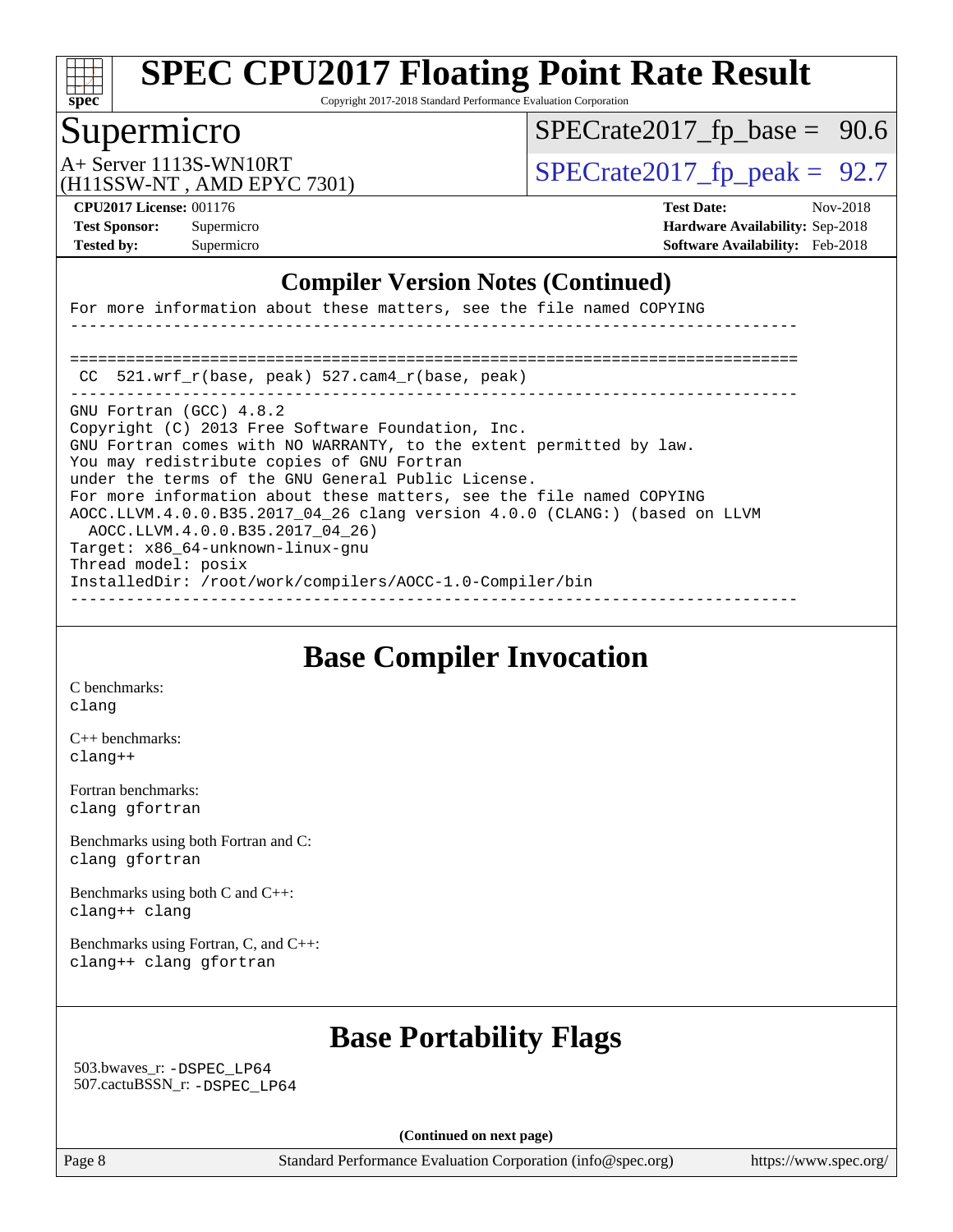

Copyright 2017-2018 Standard Performance Evaluation Corporation

### Supermicro

 $SPECTate2017_fp\_base = 90.6$ 

(H11SSW-NT , AMD EPYC 7301)

 $A+$  Server 1113S-WN10RT  $\vert$  [SPECrate2017\\_fp\\_peak =](http://www.spec.org/auto/cpu2017/Docs/result-fields.html#SPECrate2017fppeak) 92.7

**[CPU2017 License:](http://www.spec.org/auto/cpu2017/Docs/result-fields.html#CPU2017License)** 001176 **[Test Date:](http://www.spec.org/auto/cpu2017/Docs/result-fields.html#TestDate)** Nov-2018 **[Test Sponsor:](http://www.spec.org/auto/cpu2017/Docs/result-fields.html#TestSponsor)** Supermicro **[Hardware Availability:](http://www.spec.org/auto/cpu2017/Docs/result-fields.html#HardwareAvailability)** Sep-2018 **[Tested by:](http://www.spec.org/auto/cpu2017/Docs/result-fields.html#Testedby)** Supermicro **[Software Availability:](http://www.spec.org/auto/cpu2017/Docs/result-fields.html#SoftwareAvailability)** Feb-2018

# **[Base Portability Flags \(Continued\)](http://www.spec.org/auto/cpu2017/Docs/result-fields.html#BasePortabilityFlags)**

 508.namd\_r: [-DSPEC\\_LP64](http://www.spec.org/cpu2017/results/res2018q4/cpu2017-20181112-09557.flags.html#suite_baseEXTRA_PORTABILITY508_namd_r_DSPEC_LP64) 510.parest\_r: [-DSPEC\\_LP64](http://www.spec.org/cpu2017/results/res2018q4/cpu2017-20181112-09557.flags.html#suite_baseEXTRA_PORTABILITY510_parest_r_DSPEC_LP64) 511.povray\_r: [-DSPEC\\_LP64](http://www.spec.org/cpu2017/results/res2018q4/cpu2017-20181112-09557.flags.html#suite_baseEXTRA_PORTABILITY511_povray_r_DSPEC_LP64) 519.lbm\_r: [-DSPEC\\_LP64](http://www.spec.org/cpu2017/results/res2018q4/cpu2017-20181112-09557.flags.html#suite_baseEXTRA_PORTABILITY519_lbm_r_DSPEC_LP64) 521.wrf\_r: [-DSPEC\\_CASE\\_FLAG](http://www.spec.org/cpu2017/results/res2018q4/cpu2017-20181112-09557.flags.html#b521.wrf_r_baseCPORTABILITY_DSPEC_CASE_FLAG) [-fconvert=big-endian](http://www.spec.org/cpu2017/results/res2018q4/cpu2017-20181112-09557.flags.html#user_baseFPORTABILITY521_wrf_r_F-fconvert) [-DSPEC\\_LP64](http://www.spec.org/cpu2017/results/res2018q4/cpu2017-20181112-09557.flags.html#suite_baseEXTRA_PORTABILITY521_wrf_r_DSPEC_LP64) 526.blender\_r: [-funsigned-char](http://www.spec.org/cpu2017/results/res2018q4/cpu2017-20181112-09557.flags.html#user_baseCPORTABILITY526_blender_r_F-funsigned-char) [-D\\_\\_BOOL\\_DEFINED](http://www.spec.org/cpu2017/results/res2018q4/cpu2017-20181112-09557.flags.html#b526.blender_r_baseCXXPORTABILITY_D__BOOL_DEFINED) [-DSPEC\\_LP64](http://www.spec.org/cpu2017/results/res2018q4/cpu2017-20181112-09557.flags.html#suite_baseEXTRA_PORTABILITY526_blender_r_DSPEC_LP64) 527.cam4\_r: [-DSPEC\\_CASE\\_FLAG](http://www.spec.org/cpu2017/results/res2018q4/cpu2017-20181112-09557.flags.html#b527.cam4_r_basePORTABILITY_DSPEC_CASE_FLAG) [-DSPEC\\_LP64](http://www.spec.org/cpu2017/results/res2018q4/cpu2017-20181112-09557.flags.html#suite_baseEXTRA_PORTABILITY527_cam4_r_DSPEC_LP64) 538.imagick\_r: [-DSPEC\\_LP64](http://www.spec.org/cpu2017/results/res2018q4/cpu2017-20181112-09557.flags.html#suite_baseEXTRA_PORTABILITY538_imagick_r_DSPEC_LP64) 544.nab\_r: [-DSPEC\\_LP64](http://www.spec.org/cpu2017/results/res2018q4/cpu2017-20181112-09557.flags.html#suite_baseEXTRA_PORTABILITY544_nab_r_DSPEC_LP64) 549.fotonik3d\_r: [-DSPEC\\_LP64](http://www.spec.org/cpu2017/results/res2018q4/cpu2017-20181112-09557.flags.html#suite_baseEXTRA_PORTABILITY549_fotonik3d_r_DSPEC_LP64) 554.roms\_r: [-DSPEC\\_LP64](http://www.spec.org/cpu2017/results/res2018q4/cpu2017-20181112-09557.flags.html#suite_baseEXTRA_PORTABILITY554_roms_r_DSPEC_LP64)

**[Base Optimization Flags](http://www.spec.org/auto/cpu2017/Docs/result-fields.html#BaseOptimizationFlags)**

#### [C benchmarks](http://www.spec.org/auto/cpu2017/Docs/result-fields.html#Cbenchmarks):

```
-flto -Wl,-plugin-opt=-merge-constant
-Wl,-plugin-opt=-lsr-in-nested-loop -Wl,-plugin-opt=-disable-vect-cmp
-O3 -ffast-math -march=znver1 -fstruct-layout=2
-mllvm -unroll-threshold=100 -fremap-arrays -mno-avx2
-mllvm -inline-threshold=1000 -mllvm -disable-vect-cmp -z muldefs
-ljemalloc
```
[C++ benchmarks:](http://www.spec.org/auto/cpu2017/Docs/result-fields.html#CXXbenchmarks)

[-flto](http://www.spec.org/cpu2017/results/res2018q4/cpu2017-20181112-09557.flags.html#user_CXXbase_lto) [-Wl,-plugin-opt=-merge-constant](http://www.spec.org/cpu2017/results/res2018q4/cpu2017-20181112-09557.flags.html#user_CXXbase_F-merge-constant_1d79771b5442061d9c8e05556c6b0c655e6c9e66f8c6936b0129d434b6acd2b1cf1b7cd2540d1570ff636111b08a6bc36e2e61fc34531f8ef7c1a34c57be1dbb) [-Wl,-plugin-opt=-lsr-in-nested-loop](http://www.spec.org/cpu2017/results/res2018q4/cpu2017-20181112-09557.flags.html#user_CXXbase_lsr-in-nested-loop_1cff93fd95162f5e77640b5271e8bed680fb62b4a8d96fb8ab217ff3244646f1fbb342e31af83c263403bbf5249c7dc7732d5c86c3eab4cc8d32dcb7a6f33ca0) [-Wl,-plugin-opt=-disable-vect-cmp](http://www.spec.org/cpu2017/results/res2018q4/cpu2017-20181112-09557.flags.html#user_CXXbase_disable-vect-cmp_1056b9a09b8ddc126e023b5f99ae33179ef568835465af9b7adeacf4b6480ff575c8aee439265bcfbcbf086f33f2fa5cca2bc4cf52b64c0cd2e10f6503cba02d) [-O3](http://www.spec.org/cpu2017/results/res2018q4/cpu2017-20181112-09557.flags.html#user_CXXbase_F-O3) [-march=znver1](http://www.spec.org/cpu2017/results/res2018q4/cpu2017-20181112-09557.flags.html#user_CXXbase_F-march) [-mllvm -unroll-threshold=100](http://www.spec.org/cpu2017/results/res2018q4/cpu2017-20181112-09557.flags.html#user_CXXbase_F-unroll-threshold_2755d0c78138845d361fa1543e3a063fffa198df9b3edf0cfb856bbc88a81e1769b12ac7a550c5d35197be55360db1a3f95a8d1304df999456cabf5120c45168) [-finline-aggressive](http://www.spec.org/cpu2017/results/res2018q4/cpu2017-20181112-09557.flags.html#user_CXXbase_F-finline-aggressive) [-fremap-arrays](http://www.spec.org/cpu2017/results/res2018q4/cpu2017-20181112-09557.flags.html#user_CXXbase_F-fremap-arrays) [-mllvm -inline-threshold=1000](http://www.spec.org/cpu2017/results/res2018q4/cpu2017-20181112-09557.flags.html#user_CXXbase_inline-threshold_b7832241b0a6397e4ecdbaf0eb7defdc10f885c2a282fa3240fdc99844d543fda39cf8a4a9dccf68cf19b5438ac3b455264f478df15da0f4988afa40d8243bab) [-mllvm -disable-vect-cmp](http://www.spec.org/cpu2017/results/res2018q4/cpu2017-20181112-09557.flags.html#user_CXXbase_disable-vect-cmp_d995c9eb800469498c6893dc847c54c903d59847b18cb2ac22011b9af7010c96d2d48d3c6b41246fe86945001509aa4dc528afb61cb238fd3b256a31781ea0cf) [-z muldefs](http://www.spec.org/cpu2017/results/res2018q4/cpu2017-20181112-09557.flags.html#user_CXXbase_F-z-muldefs) [-ljemalloc](http://www.spec.org/cpu2017/results/res2018q4/cpu2017-20181112-09557.flags.html#user_CXXbase_jemalloc-lib_d1249b907c500fa1c0672f44f562e3d0f79738ae9e3c4a9c376d49f265a04b9c99b167ecedbf6711b3085be911c67ff61f150a17b3472be731631ba4d0471706)

[Fortran benchmarks](http://www.spec.org/auto/cpu2017/Docs/result-fields.html#Fortranbenchmarks):

[-flto](http://www.spec.org/cpu2017/results/res2018q4/cpu2017-20181112-09557.flags.html#user_FCbase_lto) [-Wl,-plugin-opt=-merge-constant](http://www.spec.org/cpu2017/results/res2018q4/cpu2017-20181112-09557.flags.html#user_FCbase_F-merge-constant_1d79771b5442061d9c8e05556c6b0c655e6c9e66f8c6936b0129d434b6acd2b1cf1b7cd2540d1570ff636111b08a6bc36e2e61fc34531f8ef7c1a34c57be1dbb) [-Wl,-plugin-opt=-lsr-in-nested-loop](http://www.spec.org/cpu2017/results/res2018q4/cpu2017-20181112-09557.flags.html#user_FCbase_lsr-in-nested-loop_1cff93fd95162f5e77640b5271e8bed680fb62b4a8d96fb8ab217ff3244646f1fbb342e31af83c263403bbf5249c7dc7732d5c86c3eab4cc8d32dcb7a6f33ca0) [-Wl,-plugin-opt=-disable-vect-cmp](http://www.spec.org/cpu2017/results/res2018q4/cpu2017-20181112-09557.flags.html#user_FCbase_disable-vect-cmp_1056b9a09b8ddc126e023b5f99ae33179ef568835465af9b7adeacf4b6480ff575c8aee439265bcfbcbf086f33f2fa5cca2bc4cf52b64c0cd2e10f6503cba02d) [-O3](http://www.spec.org/cpu2017/results/res2018q4/cpu2017-20181112-09557.flags.html#user_FCbase_F-O3) [-mavx](http://www.spec.org/cpu2017/results/res2018q4/cpu2017-20181112-09557.flags.html#user_FCbase_F-mavx) [-madx](http://www.spec.org/cpu2017/results/res2018q4/cpu2017-20181112-09557.flags.html#user_FCbase_F-madx) [-funroll-loops](http://www.spec.org/cpu2017/results/res2018q4/cpu2017-20181112-09557.flags.html#user_FCbase_aocc-funroll-loops) [-ffast-math](http://www.spec.org/cpu2017/results/res2018q4/cpu2017-20181112-09557.flags.html#user_FCbase_F-aocc-ffast-math_78dd175de6534c2005829757b9b0f2878e57b067cce6f7c443b2250ac68890960e2e1b320ca04b81ff7c62c6f87870ed05f06baf7875eea2990d38e3b73c71f1) [-z muldefs](http://www.spec.org/cpu2017/results/res2018q4/cpu2017-20181112-09557.flags.html#user_FCbase_F-z-muldefs) [-fplugin=dragonegg.so](http://www.spec.org/cpu2017/results/res2018q4/cpu2017-20181112-09557.flags.html#user_FCbase_F-fpluginDragonEgg) [-fplugin-arg-dragonegg-llvm-option=-merge-constant](http://www.spec.org/cpu2017/results/res2018q4/cpu2017-20181112-09557.flags.html#user_FCbase_F-merge-constant_37fd66d07a4fbae8f1b816e843c3ed1ebaa48f794b65ea8be746a1880566a3d23eba4a3c37b5c024650311adcf9247c62af28144803b3729b14be14423fa5142) [-fplugin-arg-dragonegg-llvm-option=-disable-vect-cmp](http://www.spec.org/cpu2017/results/res2018q4/cpu2017-20181112-09557.flags.html#user_FCbase_disable-vect-cmp_d119dd6f96524d64dc477d5e6a72268aebe046b42f767098038bf7530fc0cc546dd329b2376104fde185baca14f7365ef86ccd3ff602b57a7839de005478f594) [-ljemalloc](http://www.spec.org/cpu2017/results/res2018q4/cpu2017-20181112-09557.flags.html#user_FCbase_jemalloc-lib_d1249b907c500fa1c0672f44f562e3d0f79738ae9e3c4a9c376d49f265a04b9c99b167ecedbf6711b3085be911c67ff61f150a17b3472be731631ba4d0471706) [-lgfortran](http://www.spec.org/cpu2017/results/res2018q4/cpu2017-20181112-09557.flags.html#user_FCbase_F-lgfortran) [-lamdlibm](http://www.spec.org/cpu2017/results/res2018q4/cpu2017-20181112-09557.flags.html#user_FCbase_F-lamdlibm)

[Benchmarks using both Fortran and C](http://www.spec.org/auto/cpu2017/Docs/result-fields.html#BenchmarksusingbothFortranandC):

[-flto](http://www.spec.org/cpu2017/results/res2018q4/cpu2017-20181112-09557.flags.html#user_CC_FCbase_lto) [-Wl,-plugin-opt=-merge-constant](http://www.spec.org/cpu2017/results/res2018q4/cpu2017-20181112-09557.flags.html#user_CC_FCbase_F-merge-constant_1d79771b5442061d9c8e05556c6b0c655e6c9e66f8c6936b0129d434b6acd2b1cf1b7cd2540d1570ff636111b08a6bc36e2e61fc34531f8ef7c1a34c57be1dbb) [-Wl,-plugin-opt=-lsr-in-nested-loop](http://www.spec.org/cpu2017/results/res2018q4/cpu2017-20181112-09557.flags.html#user_CC_FCbase_lsr-in-nested-loop_1cff93fd95162f5e77640b5271e8bed680fb62b4a8d96fb8ab217ff3244646f1fbb342e31af83c263403bbf5249c7dc7732d5c86c3eab4cc8d32dcb7a6f33ca0) [-Wl,-plugin-opt=-disable-vect-cmp](http://www.spec.org/cpu2017/results/res2018q4/cpu2017-20181112-09557.flags.html#user_CC_FCbase_disable-vect-cmp_1056b9a09b8ddc126e023b5f99ae33179ef568835465af9b7adeacf4b6480ff575c8aee439265bcfbcbf086f33f2fa5cca2bc4cf52b64c0cd2e10f6503cba02d) [-O3](http://www.spec.org/cpu2017/results/res2018q4/cpu2017-20181112-09557.flags.html#user_CC_FCbase_F-O3) [-ffast-math](http://www.spec.org/cpu2017/results/res2018q4/cpu2017-20181112-09557.flags.html#user_CC_FCbase_F-aocc-ffast-math_78dd175de6534c2005829757b9b0f2878e57b067cce6f7c443b2250ac68890960e2e1b320ca04b81ff7c62c6f87870ed05f06baf7875eea2990d38e3b73c71f1) [-march=znver1](http://www.spec.org/cpu2017/results/res2018q4/cpu2017-20181112-09557.flags.html#user_CC_FCbase_F-march) [-fstruct-layout=2](http://www.spec.org/cpu2017/results/res2018q4/cpu2017-20181112-09557.flags.html#user_CC_FCbase_F-fstruct-layout_a05ec02e17cdf7fe0c3950a6b005251b2b1e5e67af2b5298cf72714730c3d59ba290e75546b10aa22dac074c15ceaca36ae22c62cb51bcb2fbdc9dc4e7e222c4) [-mllvm -unroll-threshold=100](http://www.spec.org/cpu2017/results/res2018q4/cpu2017-20181112-09557.flags.html#user_CC_FCbase_F-unroll-threshold_2755d0c78138845d361fa1543e3a063fffa198df9b3edf0cfb856bbc88a81e1769b12ac7a550c5d35197be55360db1a3f95a8d1304df999456cabf5120c45168) [-fremap-arrays](http://www.spec.org/cpu2017/results/res2018q4/cpu2017-20181112-09557.flags.html#user_CC_FCbase_F-fremap-arrays) [-mno-avx2](http://www.spec.org/cpu2017/results/res2018q4/cpu2017-20181112-09557.flags.html#user_CC_FCbase_F-mno-avx2) [-mllvm -inline-threshold=1000](http://www.spec.org/cpu2017/results/res2018q4/cpu2017-20181112-09557.flags.html#user_CC_FCbase_inline-threshold_b7832241b0a6397e4ecdbaf0eb7defdc10f885c2a282fa3240fdc99844d543fda39cf8a4a9dccf68cf19b5438ac3b455264f478df15da0f4988afa40d8243bab) [-mllvm -disable-vect-cmp](http://www.spec.org/cpu2017/results/res2018q4/cpu2017-20181112-09557.flags.html#user_CC_FCbase_disable-vect-cmp_d995c9eb800469498c6893dc847c54c903d59847b18cb2ac22011b9af7010c96d2d48d3c6b41246fe86945001509aa4dc528afb61cb238fd3b256a31781ea0cf) [-mavx](http://www.spec.org/cpu2017/results/res2018q4/cpu2017-20181112-09557.flags.html#user_CC_FCbase_F-mavx) [-madx](http://www.spec.org/cpu2017/results/res2018q4/cpu2017-20181112-09557.flags.html#user_CC_FCbase_F-madx) [-funroll-loops](http://www.spec.org/cpu2017/results/res2018q4/cpu2017-20181112-09557.flags.html#user_CC_FCbase_aocc-funroll-loops) [-z muldefs](http://www.spec.org/cpu2017/results/res2018q4/cpu2017-20181112-09557.flags.html#user_CC_FCbase_F-z-muldefs) [-fplugin=dragonegg.so](http://www.spec.org/cpu2017/results/res2018q4/cpu2017-20181112-09557.flags.html#user_CC_FCbase_F-fpluginDragonEgg)

Page 9 Standard Performance Evaluation Corporation [\(info@spec.org\)](mailto:info@spec.org) <https://www.spec.org/> **(Continued on next page)**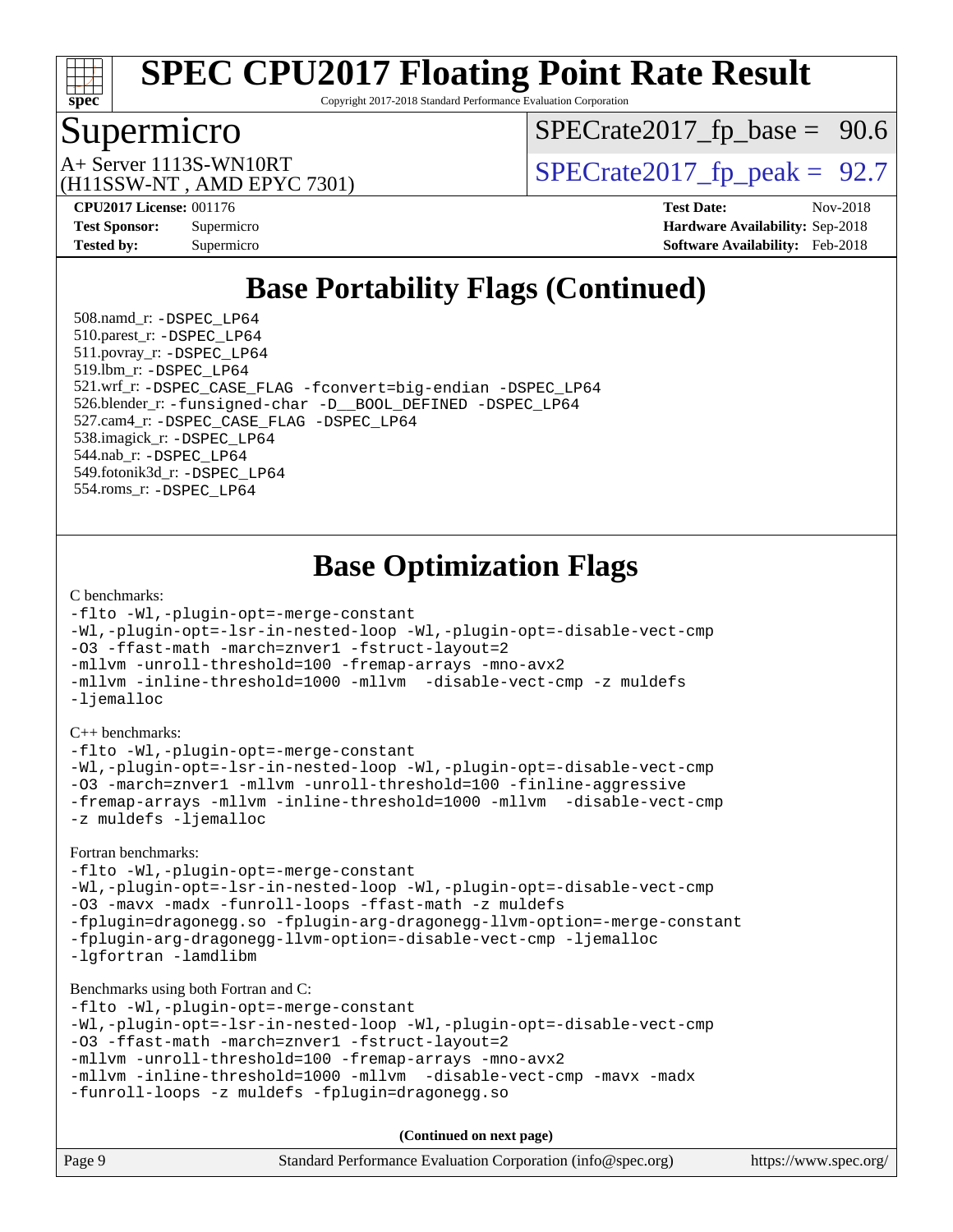

Copyright 2017-2018 Standard Performance Evaluation Corporation

## Supermicro

 $SPECrate2017_fp\_base = 90.6$ 

(H11SSW-NT , AMD EPYC 7301)

 $A+$  Server 1113S-WN10RT  $\begin{array}{c|c}\n\text{SPECrate2017\_fp\_peak} = 92.7\n\end{array}$ 

**[Tested by:](http://www.spec.org/auto/cpu2017/Docs/result-fields.html#Testedby)** Supermicro **[Software Availability:](http://www.spec.org/auto/cpu2017/Docs/result-fields.html#SoftwareAvailability)** Feb-2018

**[CPU2017 License:](http://www.spec.org/auto/cpu2017/Docs/result-fields.html#CPU2017License)** 001176 **[Test Date:](http://www.spec.org/auto/cpu2017/Docs/result-fields.html#TestDate)** Nov-2018 **[Test Sponsor:](http://www.spec.org/auto/cpu2017/Docs/result-fields.html#TestSponsor)** Supermicro **[Hardware Availability:](http://www.spec.org/auto/cpu2017/Docs/result-fields.html#HardwareAvailability)** Sep-2018

# **[Base Optimization Flags \(Continued\)](http://www.spec.org/auto/cpu2017/Docs/result-fields.html#BaseOptimizationFlags)**

[Benchmarks using both Fortran and C](http://www.spec.org/auto/cpu2017/Docs/result-fields.html#BenchmarksusingbothFortranandC) (continued): [-fplugin-arg-dragonegg-llvm-option=-merge-constant](http://www.spec.org/cpu2017/results/res2018q4/cpu2017-20181112-09557.flags.html#user_CC_FCbase_F-merge-constant_37fd66d07a4fbae8f1b816e843c3ed1ebaa48f794b65ea8be746a1880566a3d23eba4a3c37b5c024650311adcf9247c62af28144803b3729b14be14423fa5142) [-fplugin-arg-dragonegg-llvm-option=-disable-vect-cmp](http://www.spec.org/cpu2017/results/res2018q4/cpu2017-20181112-09557.flags.html#user_CC_FCbase_disable-vect-cmp_d119dd6f96524d64dc477d5e6a72268aebe046b42f767098038bf7530fc0cc546dd329b2376104fde185baca14f7365ef86ccd3ff602b57a7839de005478f594) [-ljemalloc](http://www.spec.org/cpu2017/results/res2018q4/cpu2017-20181112-09557.flags.html#user_CC_FCbase_jemalloc-lib_d1249b907c500fa1c0672f44f562e3d0f79738ae9e3c4a9c376d49f265a04b9c99b167ecedbf6711b3085be911c67ff61f150a17b3472be731631ba4d0471706) [-lgfortran](http://www.spec.org/cpu2017/results/res2018q4/cpu2017-20181112-09557.flags.html#user_CC_FCbase_F-lgfortran) [-lamdlibm](http://www.spec.org/cpu2017/results/res2018q4/cpu2017-20181112-09557.flags.html#user_CC_FCbase_F-lamdlibm) [Benchmarks using both C and C++](http://www.spec.org/auto/cpu2017/Docs/result-fields.html#BenchmarksusingbothCandCXX): [-flto](http://www.spec.org/cpu2017/results/res2018q4/cpu2017-20181112-09557.flags.html#user_CC_CXXbase_lto) [-Wl,-plugin-opt=-merge-constant](http://www.spec.org/cpu2017/results/res2018q4/cpu2017-20181112-09557.flags.html#user_CC_CXXbase_F-merge-constant_1d79771b5442061d9c8e05556c6b0c655e6c9e66f8c6936b0129d434b6acd2b1cf1b7cd2540d1570ff636111b08a6bc36e2e61fc34531f8ef7c1a34c57be1dbb) [-Wl,-plugin-opt=-lsr-in-nested-loop](http://www.spec.org/cpu2017/results/res2018q4/cpu2017-20181112-09557.flags.html#user_CC_CXXbase_lsr-in-nested-loop_1cff93fd95162f5e77640b5271e8bed680fb62b4a8d96fb8ab217ff3244646f1fbb342e31af83c263403bbf5249c7dc7732d5c86c3eab4cc8d32dcb7a6f33ca0) [-Wl,-plugin-opt=-disable-vect-cmp](http://www.spec.org/cpu2017/results/res2018q4/cpu2017-20181112-09557.flags.html#user_CC_CXXbase_disable-vect-cmp_1056b9a09b8ddc126e023b5f99ae33179ef568835465af9b7adeacf4b6480ff575c8aee439265bcfbcbf086f33f2fa5cca2bc4cf52b64c0cd2e10f6503cba02d) [-O3](http://www.spec.org/cpu2017/results/res2018q4/cpu2017-20181112-09557.flags.html#user_CC_CXXbase_F-O3) [-ffast-math](http://www.spec.org/cpu2017/results/res2018q4/cpu2017-20181112-09557.flags.html#user_CC_CXXbase_F-aocc-ffast-math_78dd175de6534c2005829757b9b0f2878e57b067cce6f7c443b2250ac68890960e2e1b320ca04b81ff7c62c6f87870ed05f06baf7875eea2990d38e3b73c71f1) [-march=znver1](http://www.spec.org/cpu2017/results/res2018q4/cpu2017-20181112-09557.flags.html#user_CC_CXXbase_F-march) [-fstruct-layout=2](http://www.spec.org/cpu2017/results/res2018q4/cpu2017-20181112-09557.flags.html#user_CC_CXXbase_F-fstruct-layout_a05ec02e17cdf7fe0c3950a6b005251b2b1e5e67af2b5298cf72714730c3d59ba290e75546b10aa22dac074c15ceaca36ae22c62cb51bcb2fbdc9dc4e7e222c4) [-mllvm -unroll-threshold=100](http://www.spec.org/cpu2017/results/res2018q4/cpu2017-20181112-09557.flags.html#user_CC_CXXbase_F-unroll-threshold_2755d0c78138845d361fa1543e3a063fffa198df9b3edf0cfb856bbc88a81e1769b12ac7a550c5d35197be55360db1a3f95a8d1304df999456cabf5120c45168) [-fremap-arrays](http://www.spec.org/cpu2017/results/res2018q4/cpu2017-20181112-09557.flags.html#user_CC_CXXbase_F-fremap-arrays) [-mno-avx2](http://www.spec.org/cpu2017/results/res2018q4/cpu2017-20181112-09557.flags.html#user_CC_CXXbase_F-mno-avx2) [-mllvm -inline-threshold=1000](http://www.spec.org/cpu2017/results/res2018q4/cpu2017-20181112-09557.flags.html#user_CC_CXXbase_inline-threshold_b7832241b0a6397e4ecdbaf0eb7defdc10f885c2a282fa3240fdc99844d543fda39cf8a4a9dccf68cf19b5438ac3b455264f478df15da0f4988afa40d8243bab) [-mllvm -disable-vect-cmp](http://www.spec.org/cpu2017/results/res2018q4/cpu2017-20181112-09557.flags.html#user_CC_CXXbase_disable-vect-cmp_d995c9eb800469498c6893dc847c54c903d59847b18cb2ac22011b9af7010c96d2d48d3c6b41246fe86945001509aa4dc528afb61cb238fd3b256a31781ea0cf) [-finline-aggressive](http://www.spec.org/cpu2017/results/res2018q4/cpu2017-20181112-09557.flags.html#user_CC_CXXbase_F-finline-aggressive) [-z muldefs](http://www.spec.org/cpu2017/results/res2018q4/cpu2017-20181112-09557.flags.html#user_CC_CXXbase_F-z-muldefs) [-ljemalloc](http://www.spec.org/cpu2017/results/res2018q4/cpu2017-20181112-09557.flags.html#user_CC_CXXbase_jemalloc-lib_d1249b907c500fa1c0672f44f562e3d0f79738ae9e3c4a9c376d49f265a04b9c99b167ecedbf6711b3085be911c67ff61f150a17b3472be731631ba4d0471706) [Benchmarks using Fortran, C, and C++:](http://www.spec.org/auto/cpu2017/Docs/result-fields.html#BenchmarksusingFortranCandCXX) [-flto](http://www.spec.org/cpu2017/results/res2018q4/cpu2017-20181112-09557.flags.html#user_CC_CXX_FCbase_lto) [-Wl,-plugin-opt=-merge-constant](http://www.spec.org/cpu2017/results/res2018q4/cpu2017-20181112-09557.flags.html#user_CC_CXX_FCbase_F-merge-constant_1d79771b5442061d9c8e05556c6b0c655e6c9e66f8c6936b0129d434b6acd2b1cf1b7cd2540d1570ff636111b08a6bc36e2e61fc34531f8ef7c1a34c57be1dbb) [-Wl,-plugin-opt=-lsr-in-nested-loop](http://www.spec.org/cpu2017/results/res2018q4/cpu2017-20181112-09557.flags.html#user_CC_CXX_FCbase_lsr-in-nested-loop_1cff93fd95162f5e77640b5271e8bed680fb62b4a8d96fb8ab217ff3244646f1fbb342e31af83c263403bbf5249c7dc7732d5c86c3eab4cc8d32dcb7a6f33ca0) [-Wl,-plugin-opt=-disable-vect-cmp](http://www.spec.org/cpu2017/results/res2018q4/cpu2017-20181112-09557.flags.html#user_CC_CXX_FCbase_disable-vect-cmp_1056b9a09b8ddc126e023b5f99ae33179ef568835465af9b7adeacf4b6480ff575c8aee439265bcfbcbf086f33f2fa5cca2bc4cf52b64c0cd2e10f6503cba02d) [-O3](http://www.spec.org/cpu2017/results/res2018q4/cpu2017-20181112-09557.flags.html#user_CC_CXX_FCbase_F-O3) [-ffast-math](http://www.spec.org/cpu2017/results/res2018q4/cpu2017-20181112-09557.flags.html#user_CC_CXX_FCbase_F-aocc-ffast-math_78dd175de6534c2005829757b9b0f2878e57b067cce6f7c443b2250ac68890960e2e1b320ca04b81ff7c62c6f87870ed05f06baf7875eea2990d38e3b73c71f1) [-march=znver1](http://www.spec.org/cpu2017/results/res2018q4/cpu2017-20181112-09557.flags.html#user_CC_CXX_FCbase_F-march) [-fstruct-layout=2](http://www.spec.org/cpu2017/results/res2018q4/cpu2017-20181112-09557.flags.html#user_CC_CXX_FCbase_F-fstruct-layout_a05ec02e17cdf7fe0c3950a6b005251b2b1e5e67af2b5298cf72714730c3d59ba290e75546b10aa22dac074c15ceaca36ae22c62cb51bcb2fbdc9dc4e7e222c4) [-mllvm -unroll-threshold=100](http://www.spec.org/cpu2017/results/res2018q4/cpu2017-20181112-09557.flags.html#user_CC_CXX_FCbase_F-unroll-threshold_2755d0c78138845d361fa1543e3a063fffa198df9b3edf0cfb856bbc88a81e1769b12ac7a550c5d35197be55360db1a3f95a8d1304df999456cabf5120c45168) [-fremap-arrays](http://www.spec.org/cpu2017/results/res2018q4/cpu2017-20181112-09557.flags.html#user_CC_CXX_FCbase_F-fremap-arrays) [-mno-avx2](http://www.spec.org/cpu2017/results/res2018q4/cpu2017-20181112-09557.flags.html#user_CC_CXX_FCbase_F-mno-avx2) [-mllvm -inline-threshold=1000](http://www.spec.org/cpu2017/results/res2018q4/cpu2017-20181112-09557.flags.html#user_CC_CXX_FCbase_inline-threshold_b7832241b0a6397e4ecdbaf0eb7defdc10f885c2a282fa3240fdc99844d543fda39cf8a4a9dccf68cf19b5438ac3b455264f478df15da0f4988afa40d8243bab) [-mllvm -disable-vect-cmp](http://www.spec.org/cpu2017/results/res2018q4/cpu2017-20181112-09557.flags.html#user_CC_CXX_FCbase_disable-vect-cmp_d995c9eb800469498c6893dc847c54c903d59847b18cb2ac22011b9af7010c96d2d48d3c6b41246fe86945001509aa4dc528afb61cb238fd3b256a31781ea0cf) [-finline-aggressive](http://www.spec.org/cpu2017/results/res2018q4/cpu2017-20181112-09557.flags.html#user_CC_CXX_FCbase_F-finline-aggressive) [-mavx](http://www.spec.org/cpu2017/results/res2018q4/cpu2017-20181112-09557.flags.html#user_CC_CXX_FCbase_F-mavx) [-madx](http://www.spec.org/cpu2017/results/res2018q4/cpu2017-20181112-09557.flags.html#user_CC_CXX_FCbase_F-madx) [-funroll-loops](http://www.spec.org/cpu2017/results/res2018q4/cpu2017-20181112-09557.flags.html#user_CC_CXX_FCbase_aocc-funroll-loops) [-z muldefs](http://www.spec.org/cpu2017/results/res2018q4/cpu2017-20181112-09557.flags.html#user_CC_CXX_FCbase_F-z-muldefs) [-fplugin=dragonegg.so](http://www.spec.org/cpu2017/results/res2018q4/cpu2017-20181112-09557.flags.html#user_CC_CXX_FCbase_F-fpluginDragonEgg) [-fplugin-arg-dragonegg-llvm-option=-merge-constant](http://www.spec.org/cpu2017/results/res2018q4/cpu2017-20181112-09557.flags.html#user_CC_CXX_FCbase_F-merge-constant_37fd66d07a4fbae8f1b816e843c3ed1ebaa48f794b65ea8be746a1880566a3d23eba4a3c37b5c024650311adcf9247c62af28144803b3729b14be14423fa5142) [-fplugin-arg-dragonegg-llvm-option=-disable-vect-cmp](http://www.spec.org/cpu2017/results/res2018q4/cpu2017-20181112-09557.flags.html#user_CC_CXX_FCbase_disable-vect-cmp_d119dd6f96524d64dc477d5e6a72268aebe046b42f767098038bf7530fc0cc546dd329b2376104fde185baca14f7365ef86ccd3ff602b57a7839de005478f594) [-ljemalloc](http://www.spec.org/cpu2017/results/res2018q4/cpu2017-20181112-09557.flags.html#user_CC_CXX_FCbase_jemalloc-lib_d1249b907c500fa1c0672f44f562e3d0f79738ae9e3c4a9c376d49f265a04b9c99b167ecedbf6711b3085be911c67ff61f150a17b3472be731631ba4d0471706)

## **[Peak Compiler Invocation](http://www.spec.org/auto/cpu2017/Docs/result-fields.html#PeakCompilerInvocation)**

[C benchmarks](http://www.spec.org/auto/cpu2017/Docs/result-fields.html#Cbenchmarks): [clang](http://www.spec.org/cpu2017/results/res2018q4/cpu2017-20181112-09557.flags.html#user_CCpeak_Fclang3_a68b77bfed473bd9cdd22529af008e8306c2e3948617c8991604c1a2000ee4a73ef90dd8bc793e105fe4165a625d26dacbda4708d828ad19048918c071b363ec)

[C++ benchmarks:](http://www.spec.org/auto/cpu2017/Docs/result-fields.html#CXXbenchmarks) [clang++](http://www.spec.org/cpu2017/results/res2018q4/cpu2017-20181112-09557.flags.html#user_CXXpeak_Fclang3_57a48582e5be507d19b2527b3e7d4f85d9b8669ffc9a8a0dbb9bcf949a918a58bbab411e0c4d14a3922022a3e425a90db94042683824c1806feff4324ca1000d)

[Fortran benchmarks](http://www.spec.org/auto/cpu2017/Docs/result-fields.html#Fortranbenchmarks): [clang](http://www.spec.org/cpu2017/results/res2018q4/cpu2017-20181112-09557.flags.html#user_FCpeak_Fclang3_a68b77bfed473bd9cdd22529af008e8306c2e3948617c8991604c1a2000ee4a73ef90dd8bc793e105fe4165a625d26dacbda4708d828ad19048918c071b363ec) [gfortran](http://www.spec.org/cpu2017/results/res2018q4/cpu2017-20181112-09557.flags.html#user_FCpeak_aocc-gfortran_128c91a56d61ddb07404721e65b8f9498c31a443dacbd3b7f212891090eca86e2d099b520f75b99e9e8ac4fdec01f4d15f0b65e47123ec4c42b0759045731a1f)

[Benchmarks using both Fortran and C](http://www.spec.org/auto/cpu2017/Docs/result-fields.html#BenchmarksusingbothFortranandC): [clang](http://www.spec.org/cpu2017/results/res2018q4/cpu2017-20181112-09557.flags.html#user_CC_FCpeak_Fclang3_a68b77bfed473bd9cdd22529af008e8306c2e3948617c8991604c1a2000ee4a73ef90dd8bc793e105fe4165a625d26dacbda4708d828ad19048918c071b363ec) [gfortran](http://www.spec.org/cpu2017/results/res2018q4/cpu2017-20181112-09557.flags.html#user_CC_FCpeak_aocc-gfortran_128c91a56d61ddb07404721e65b8f9498c31a443dacbd3b7f212891090eca86e2d099b520f75b99e9e8ac4fdec01f4d15f0b65e47123ec4c42b0759045731a1f)

[Benchmarks using both C and C++](http://www.spec.org/auto/cpu2017/Docs/result-fields.html#BenchmarksusingbothCandCXX): [clang++](http://www.spec.org/cpu2017/results/res2018q4/cpu2017-20181112-09557.flags.html#user_CC_CXXpeak_Fclang3_57a48582e5be507d19b2527b3e7d4f85d9b8669ffc9a8a0dbb9bcf949a918a58bbab411e0c4d14a3922022a3e425a90db94042683824c1806feff4324ca1000d) [clang](http://www.spec.org/cpu2017/results/res2018q4/cpu2017-20181112-09557.flags.html#user_CC_CXXpeak_Fclang3_a68b77bfed473bd9cdd22529af008e8306c2e3948617c8991604c1a2000ee4a73ef90dd8bc793e105fe4165a625d26dacbda4708d828ad19048918c071b363ec)

[Benchmarks using Fortran, C, and C++:](http://www.spec.org/auto/cpu2017/Docs/result-fields.html#BenchmarksusingFortranCandCXX) [clang++](http://www.spec.org/cpu2017/results/res2018q4/cpu2017-20181112-09557.flags.html#user_CC_CXX_FCpeak_Fclang3_57a48582e5be507d19b2527b3e7d4f85d9b8669ffc9a8a0dbb9bcf949a918a58bbab411e0c4d14a3922022a3e425a90db94042683824c1806feff4324ca1000d) [clang](http://www.spec.org/cpu2017/results/res2018q4/cpu2017-20181112-09557.flags.html#user_CC_CXX_FCpeak_Fclang3_a68b77bfed473bd9cdd22529af008e8306c2e3948617c8991604c1a2000ee4a73ef90dd8bc793e105fe4165a625d26dacbda4708d828ad19048918c071b363ec) [gfortran](http://www.spec.org/cpu2017/results/res2018q4/cpu2017-20181112-09557.flags.html#user_CC_CXX_FCpeak_aocc-gfortran_128c91a56d61ddb07404721e65b8f9498c31a443dacbd3b7f212891090eca86e2d099b520f75b99e9e8ac4fdec01f4d15f0b65e47123ec4c42b0759045731a1f)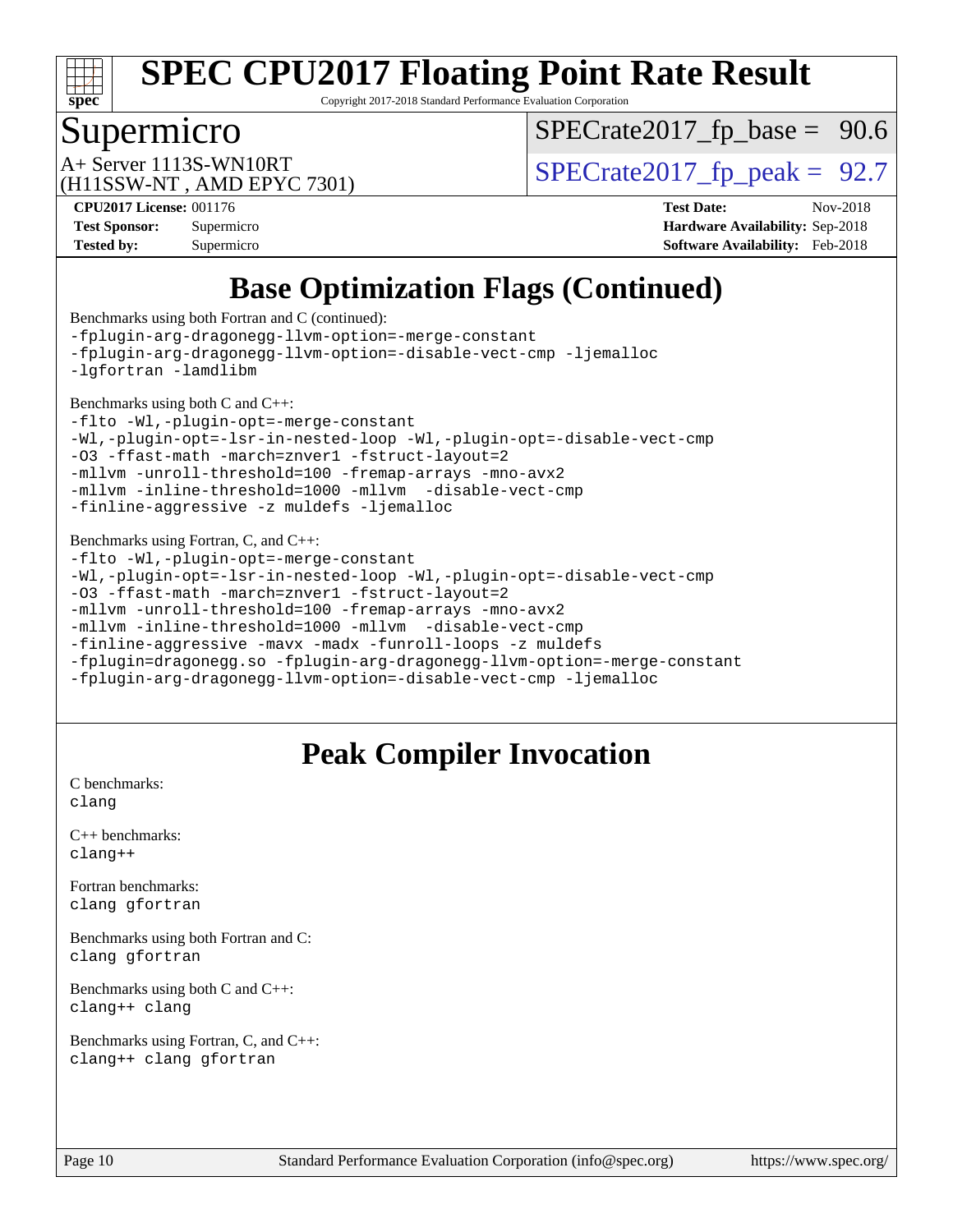

Copyright 2017-2018 Standard Performance Evaluation Corporation

# Supermicro

 $SPECTate2017_fp\_base = 90.6$ 

(H11SSW-NT , AMD EPYC 7301)

 $A+$  Server 1113S-WN10RT  $\begin{array}{c|c}\n\text{SPECrate2017\_fp\_peak} = 92.7\n\end{array}$ 

**[Tested by:](http://www.spec.org/auto/cpu2017/Docs/result-fields.html#Testedby)** Supermicro **[Software Availability:](http://www.spec.org/auto/cpu2017/Docs/result-fields.html#SoftwareAvailability)** Feb-2018

**[CPU2017 License:](http://www.spec.org/auto/cpu2017/Docs/result-fields.html#CPU2017License)** 001176 **[Test Date:](http://www.spec.org/auto/cpu2017/Docs/result-fields.html#TestDate)** Nov-2018 **[Test Sponsor:](http://www.spec.org/auto/cpu2017/Docs/result-fields.html#TestSponsor)** Supermicro **[Hardware Availability:](http://www.spec.org/auto/cpu2017/Docs/result-fields.html#HardwareAvailability)** Sep-2018

## **[Peak Portability Flags](http://www.spec.org/auto/cpu2017/Docs/result-fields.html#PeakPortabilityFlags)**

Same as Base Portability Flags

## **[Peak Optimization Flags](http://www.spec.org/auto/cpu2017/Docs/result-fields.html#PeakOptimizationFlags)**

[C benchmarks](http://www.spec.org/auto/cpu2017/Docs/result-fields.html#Cbenchmarks):

 519.lbm\_r: [-flto](http://www.spec.org/cpu2017/results/res2018q4/cpu2017-20181112-09557.flags.html#user_peakCOPTIMIZEEXTRA_LDFLAGS519_lbm_r_lto) [-Wl,-plugin-opt=-merge-constant](http://www.spec.org/cpu2017/results/res2018q4/cpu2017-20181112-09557.flags.html#user_peakEXTRA_LDFLAGS519_lbm_r_F-merge-constant_1d79771b5442061d9c8e05556c6b0c655e6c9e66f8c6936b0129d434b6acd2b1cf1b7cd2540d1570ff636111b08a6bc36e2e61fc34531f8ef7c1a34c57be1dbb) [-Wl,-plugin-opt=-lsr-in-nested-loop](http://www.spec.org/cpu2017/results/res2018q4/cpu2017-20181112-09557.flags.html#user_peakEXTRA_LDFLAGS519_lbm_r_lsr-in-nested-loop_1cff93fd95162f5e77640b5271e8bed680fb62b4a8d96fb8ab217ff3244646f1fbb342e31af83c263403bbf5249c7dc7732d5c86c3eab4cc8d32dcb7a6f33ca0) [-Ofast](http://www.spec.org/cpu2017/results/res2018q4/cpu2017-20181112-09557.flags.html#user_peakCOPTIMIZE519_lbm_r_F-aocc-Ofast) [-march=znver1](http://www.spec.org/cpu2017/results/res2018q4/cpu2017-20181112-09557.flags.html#user_peakCOPTIMIZE519_lbm_r_F-march) [-fstruct-layout=3](http://www.spec.org/cpu2017/results/res2018q4/cpu2017-20181112-09557.flags.html#user_peakCOPTIMIZE519_lbm_r_F-fstruct-layout) [-mllvm -vectorize-memory-aggressively](http://www.spec.org/cpu2017/results/res2018q4/cpu2017-20181112-09557.flags.html#user_peakCOPTIMIZE519_lbm_r_vectorize-memory-aggressively_24b72a4417f50ade9e698c5b3bed87ab456cc6fc8ec6439480cb84f36ad6a3975af6e87206dea402e3871a1464ff3d60bc798e0250f330177ba629a260df1857) [-mno-avx2](http://www.spec.org/cpu2017/results/res2018q4/cpu2017-20181112-09557.flags.html#user_peakCOPTIMIZE519_lbm_r_F-mno-avx2) [-mllvm -unroll-threshold=100](http://www.spec.org/cpu2017/results/res2018q4/cpu2017-20181112-09557.flags.html#user_peakCOPTIMIZE519_lbm_r_F-unroll-threshold_2755d0c78138845d361fa1543e3a063fffa198df9b3edf0cfb856bbc88a81e1769b12ac7a550c5d35197be55360db1a3f95a8d1304df999456cabf5120c45168) [-fremap-arrays](http://www.spec.org/cpu2017/results/res2018q4/cpu2017-20181112-09557.flags.html#user_peakCOPTIMIZE519_lbm_r_F-fremap-arrays) [-mllvm -inline-threshold=1000](http://www.spec.org/cpu2017/results/res2018q4/cpu2017-20181112-09557.flags.html#user_peakCOPTIMIZE519_lbm_r_inline-threshold_b7832241b0a6397e4ecdbaf0eb7defdc10f885c2a282fa3240fdc99844d543fda39cf8a4a9dccf68cf19b5438ac3b455264f478df15da0f4988afa40d8243bab) [-ljemalloc](http://www.spec.org/cpu2017/results/res2018q4/cpu2017-20181112-09557.flags.html#user_peakEXTRA_LIBS519_lbm_r_jemalloc-lib_d1249b907c500fa1c0672f44f562e3d0f79738ae9e3c4a9c376d49f265a04b9c99b167ecedbf6711b3085be911c67ff61f150a17b3472be731631ba4d0471706)

538.imagick\_r: Same as 519.lbm\_r

544.nab\_r: basepeak = yes

 $C_{++}$  benchmarks:

```
 508.namd_r: -flto -Wl,-plugin-opt=-merge-constant
-Wl,-plugin-opt=-lsr-in-nested-loop -Ofast -march=znver1
-finline-aggressive -mllvm -unroll-threshold=100
-fremap-arrays -mllvm -inline-threshold=1000 -ljemalloc
```
 $510.parest_r:$  basepeak = yes

```
Fortran benchmarks: 
-flto -Wl,-plugin-opt=-merge-constant
-Wl,-plugin-opt=-lsr-in-nested-loop -O3 -mavx2 -madx -funroll-loops
-ffast-math -fplugin=dragonegg.so
-fplugin-arg-dragonegg-llvm-option=-merge-constant
-fplugin-arg-dragonegg-llvm-option=-inline-threshold:1000 -ljemalloc
-lgfortran -lamdlibm
```
[Benchmarks using both Fortran and C](http://www.spec.org/auto/cpu2017/Docs/result-fields.html#BenchmarksusingbothFortranandC):

 $521.wrf$ . basepeak = yes

527.cam4\_r: basepeak = yes

[Benchmarks using both C and C++](http://www.spec.org/auto/cpu2017/Docs/result-fields.html#BenchmarksusingbothCandCXX):

```
 511.povray_r: -flto -Wl,-plugin-opt=-merge-constant
-Wl,-plugin-opt=-lsr-in-nested-loop -Ofast -march=znver1
-fstruct-layout=3 -mllvm -vectorize-memory-aggressively
```
**(Continued on next page)**